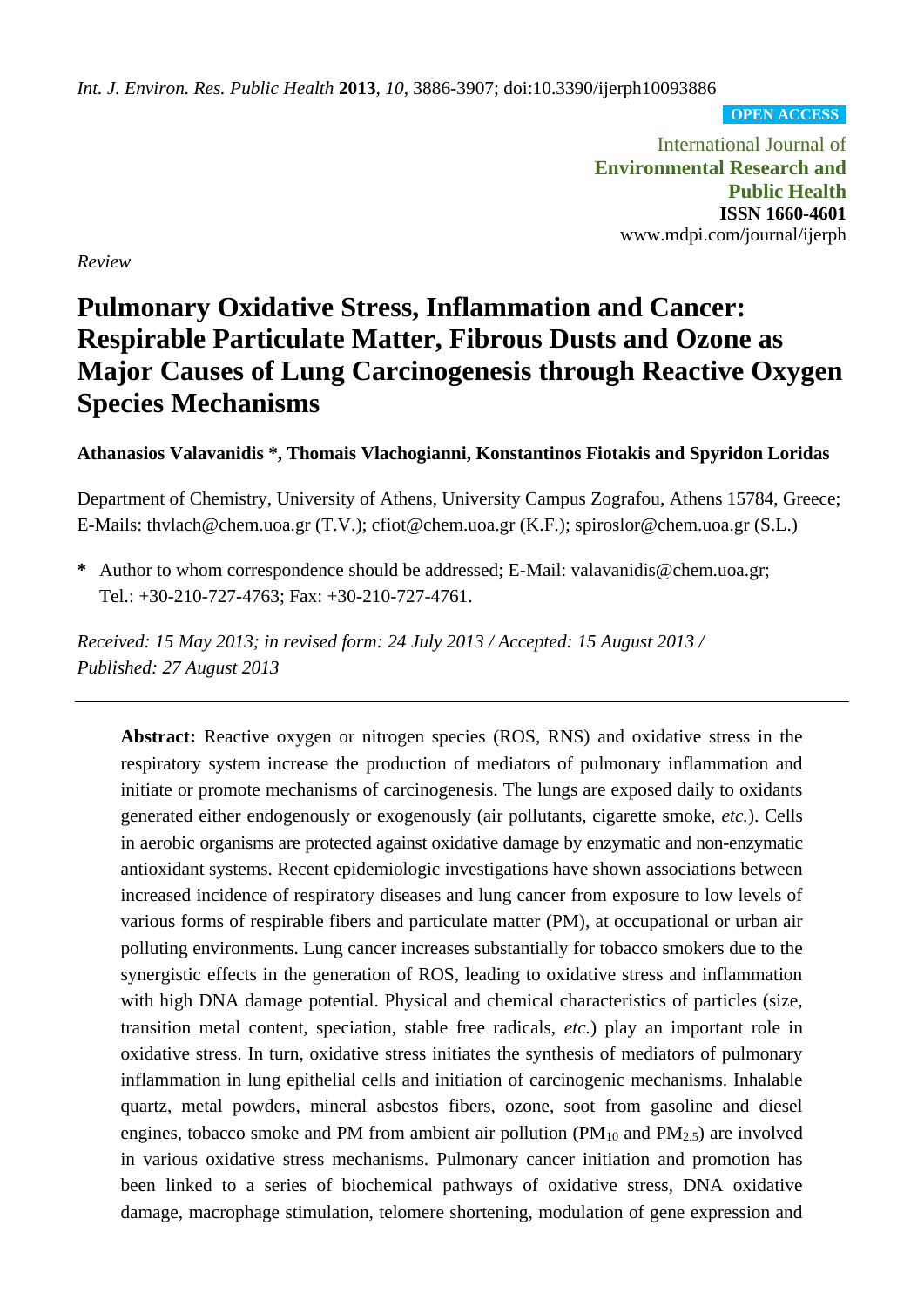activation of transcription factors with important role in carcinogenesis. In this review we are presenting the role of ROS and oxidative stress in the production of mediators of pulmonary inflammation and mechanisms of carcinogenesis.

**Keywords:** reactive oxygen species; oxidative stress; inflammation; mechanisms of carcinogenesis; respirable particulate matter; ozone; tobacco smoke

### **1. Introduction**

Studies of pulmonary carcinogenicity and respiratory inflammation have shown high risk for respiratory diseases and lung carcinogenesis in humans from exposures to various inhalable dusts, mineral fibers, airborne particulate matter (PM) and ozone. Ambient air pollution, containing PM smaller than aerodynamic diameter of 2.5  $\mu$ m (PM<sub>2.5</sub>), has gained particular attention in recent years as a causative factor in the increased incidence of respiratory diseases, including lung cancer [1–4]. Tobacco smoke also plays a very important role in increasing the risk for epithelial inflammation and lung cancer due to its high carcinogenic potential and the synergistic effects with other respirable particulate to generate reactive oxygen species (ROS) and catalyze redox reactions in human lung epithelial cells, leading to oxidative stress and increased production of mediators of pulmonary inflammation [5–9].

Airborne PM is an important pollutant of urban atmosphere and has been linked to adverse health effects of the respiratory system. Particles can penetrate into the respiratory airways and deposited in the respiratory bronchioles and the alveoli. PM from combustion sources contain a number of constituents that generate ROS by a variety of reactions. The most important are transition metals with redox properties, persistent free radicals, redox-cycling of quinones, polycyclic aromatic hydrocarbons (PAHs) and volatile organic compounds (VOCs) which may be metabolically activated to ROS that can react to form bulky adducts or strand breaks on cellular DNA [10,11].

In recent years a number of publications have linked air pollution particle exposure to oxidation of DNA in cells, tissues, or their metabolites in urine of rodents and humans. Studies have investigated the effect of diesel exhaust particles (DEP) or ambient air pollutants in terms of oxidized DNA nucleobases. In nuclear and mitochondrial DNA (mtDNA) a free radical-induced oxidative lesion has been used widely as a predominant biomarker for oxidative stress. 8-Oxo-7,8-dihydroguanine (8-oxoGua) can be measured quantitatively by HPLC and GC-MS in animal and in human biomonitoring studies [12–15].

Additionally, other air pollutants contribute to oxidative stress in the pulmonary system and play a role in synergistic redox effects. Ozone as a pulmonary irritant causes oxidative stress, inflammation and tissue injury. Also, evidence suggests that macrophages play a role in the pathogenic pulmonary responses. Studies showed that bronchiolar epithelium is highly susceptible to injury and oxidative stress induced by acute exposure to ozone, accompanied by altered lung functioning [16]. Another study showed that exposure of rats to ozone resulted in increased expression of 8-hydroxy-2′ deoxyguanosine (8-OHdG), as well as heme oxygenase-1 (HO-1) in alveolar macrophages [17]. Epidemiological and clinical studies showed that people exposed to combined air pollutants, such as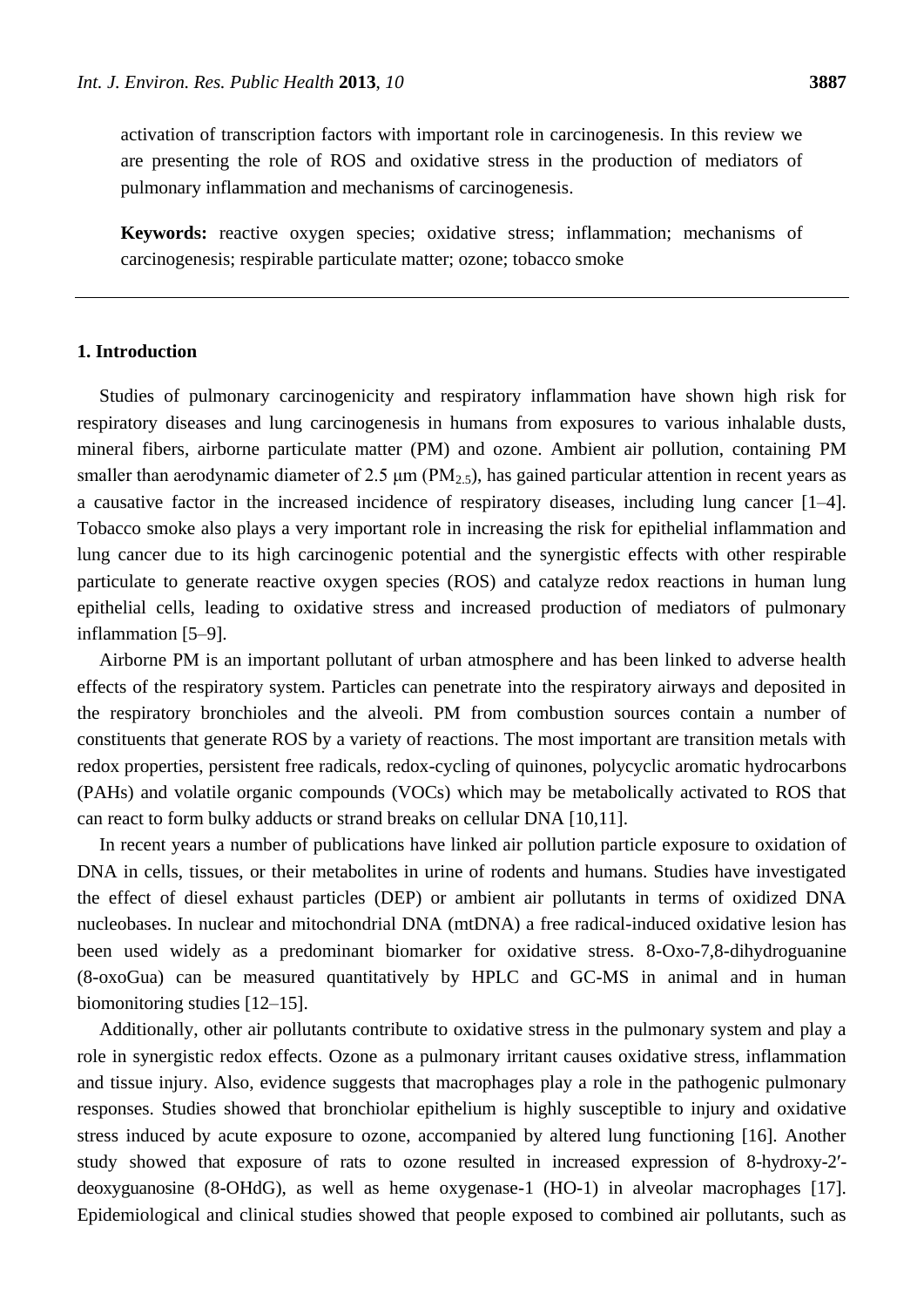ozone and cigarette smoke or PM showed increased pulmonary oxidative stress and inflammation associated with an increase in pulmonary diseases and mortality [18].

# **2. Why Aerobic Organisms are Susceptible to Oxidative Stress, Inflammation and Degenerative Diseases?**

All aerobic biological systems use oxygen as an essential part of their physiological cellular metabolic processes. At moderate concentrations oxygen free radicals, or more generally, reactive oxygen species (ROS) and reactive nitrogen species (RNS), are products of normal cellular metabolism. Aerobic organisms generates energy in the mitochondria of eukaryotic cells and most of these ROS and RNS physiological and beneficial; however, less than 5% of them can be toxic for the cell if their concentration increases. These normally low-concentration compounds that are derived from oxidative metabolism are necessary for certain subcellular events, including signal transduction, enzyme activation, gene expression, *etc.* [19,20].

ROS are produced in cellular sites by electron transfer reactions through enzymatic and non-enzymatic processes. The main sources of ROS in all cells of aerobic organisms are mitochondria, cytochrome P450 and peroxisomes. Under physiological conditions, there is a constant endogenous production of reactive intermediates of radical species of oxygen and nitrogen that interact as regulatory mediators of signaling processes for metabolism, cell cycle, intercellular transduction pathways, cellular redox systems and mechanisms of apoptosis [19–23]. At higher concentrations, free radicals and ROS are hazardous for living organisms and can cause oxidative damage to all major cellular constituents (membrane lipids, proteins, enzymes, DNA). Many of the ROS-mediated responses actually protect the cells against oxidative stress and re-establish "redox homeostasis". Excessive or sustained increase in ROS production, which if not balanced by antioxidant enzymes and non-enzymatic cellular antioxidant defences, has been implicated in chronic inflammatory conditions, malignant neoplasms, diabetes mellitus, atherosclerosis and various neurodegenerative diseases [24–28].

Reactive organic species in aerobic organisms can be classified into four groups: ROS, reactive nitrogen species (RNS), reactive sulfur species (RSS) and reactive chlorine species (RCS). ROS are the most abundantly produced and have highly oxidative properties which can damage essential cellular components. If ROS and the other reactive species are not balanced by antioxidant enzymes and non enzymatic antioxidant substances with low molecular mass. The most important ROS include superoxide anion  $(O_2^-)$ , hydrogen peroxide  $(H_2O_2)$ , the most reactive hydroxyl radical (HO  $)$ , singlet oxygen  $({}^{1}O_{2})$ , ozone  $(O_{3})$  and others. The most abundant RNS is nitric oxide (NO), which is able to react with certain ROS, including the peroxynitrite anion (ONOO<sup>-</sup>, interaction of  $O_2^{\text{-}}$  and NO  $\cdot$ ). Nitric oxide can be converted into peroxynitrous acid and ultimately into hydroxyl radical and nitrite anion  $(NO<sub>2</sub><sup>-</sup>)$  [29]. All aerobic organisms evolved antioxidant defences to protect themselves against ROS generated *in vivo*. These antioxidants can intercept, scavenge, neutralize radicals and reactive intermediates generated in excess under physiological conditions. The most important antioxidant enzymes are the superoxide dismutase (SOD), the catalase (CAT), the glutathione redox system (glutathione peroxidase and glurtathione-S-transferase) [30,31]. Also, low molecular mass antioxidant compounds are ascorbic acid (vitamin C), vitamin E (tocopherol), uric acid, bilirubin, glucose, caeruloplasmin, *etc.*, and proteins that bind metal ions in forms unable to accelerate free radical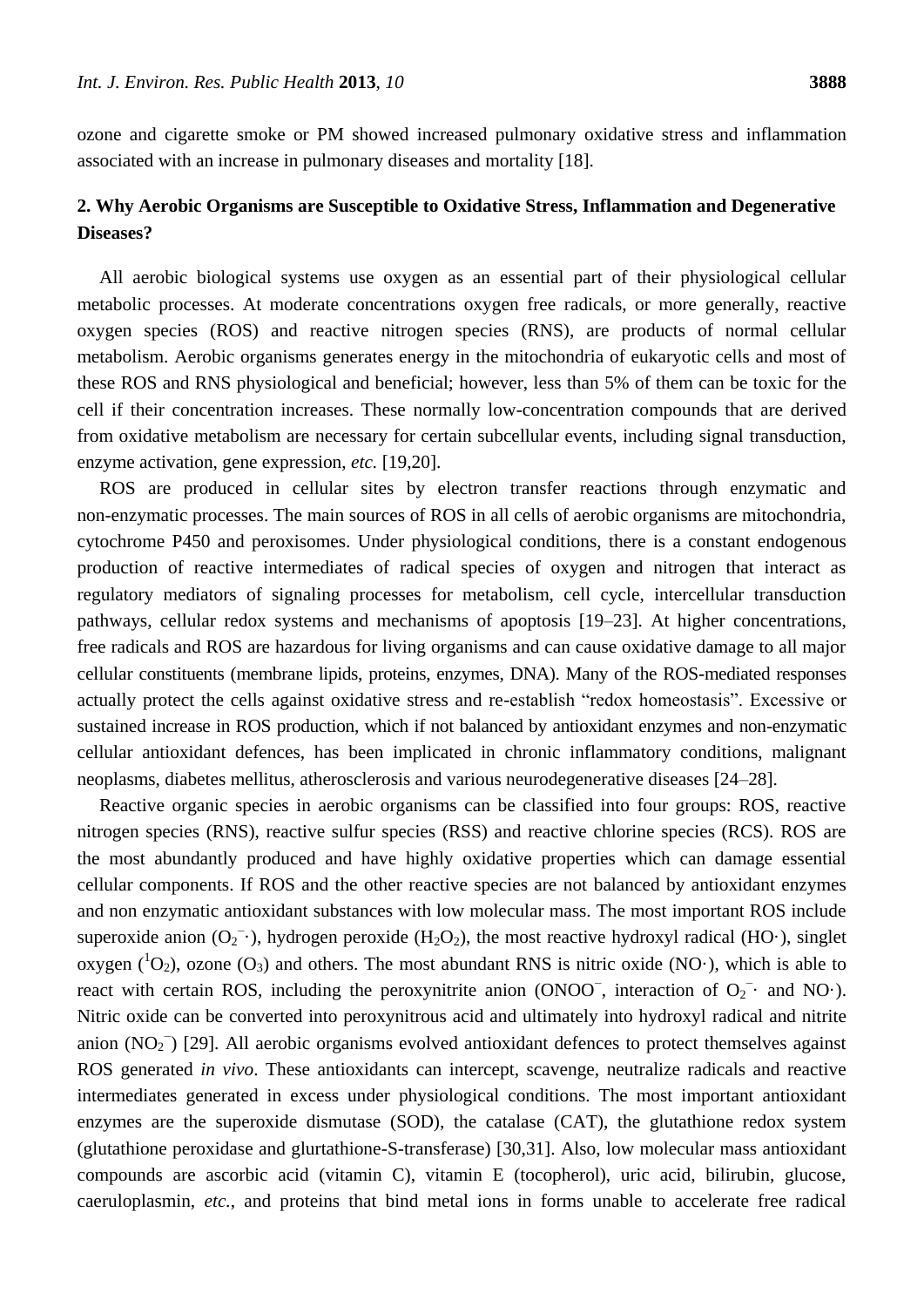reactions. These defences are very useful in the protection of aerobic organisms from oxidative damage, such as lipid peroxidation, protein or enzyme oxidation and DNA oxidative damage (mutations) [32].

Oxidative stress results when ROS or RNS are not adequately removed or neutralized, because of depleted antioxidant defences of increases beyond their capacity. The balance between oxidants and antioxidants "redox homeostasis", is a crucial event in living organisms. Subjecting cells to oxidative stress can result in severe metabolic dysfunction and other oxidative damages to proteins, carbohydrates, DNA, RNA, mtDNA and membrane lipids [33–35].

Carcinogenesis is a multistep process in three stages: initiation, promotion and progression leading to malignant tumours [36,37]. During these stages various genetic and epigenetic events occur that lead to the progressive conversion of normal cells into cancer cells. In cellular prooxidant states ROS are overproduced, thus initiating oxidative damage to cellular DNA (cDNA) and mitochondrial DNA. The biological consequences are mutations, chromosomal aberrations, sister chromatid exchanges, *etc.*, that lead to cellular degeneration, carcinogenesis and ageing. ROS play a role mostly in the promotion stage of carcinogenesis, during which gene expression of initiated cells is modulated by affecting genes that regulate cell differentiation and growth. In the progression stage, benign neoplasms are stimulated to more rapid growth and malignancy [38,39].

#### **3. Oxidative Stress, Inflammation and Carcinogenesis**

Oxidative damage is considered to play a pivotal role in ageing, several degenerative diseases and cancer. Acute and chronic inflammation has been correlated with increased risk for various malignant neoplasms from a great number of clinical and other studies. The possible mechanisms by which inflammation can contribute to carcinogenesis include genomic instability, alterations in epigenetic events and subsequent inappropriate gene expression, enhanced proliferation of initiated cells, resistance to apoptosis, aggressive tumour neovascularization, invasion through tumour-associated basement membrane, angiogenesis and metastasis [40–42]. Inflammatory cells are particularly effective in generating most of the reactive oxygen species. The activation of the redox metabolism of the inflammatory cells generates a highly oxidative environment within an organ of aerobic organisms. Much of the oxygen biochemistry, through the activation of plasma membrane NADPH oxidase, of macrophages and neutrophils is directed towards the release of superoxide anion, hydrogen peroxide and hydroxyl radicals [43–48].

Inflammation acts through the formation of ROS and RNS which cause oxidative damage to cellular components. Many proinflammatory mediators, especially cytokines, chemokines and prostagladins, turn on the angiogenesis switches mainly controlled by vascular endothelial growth factors [49,50].

Cancer-associated inflammation is also linked with immune-suppression that allows cancer cells to evade detection by the immune system. Inflammation is a critical component of tumour progression. Many cancers arise from sites of infection, chronic irritation and inflammation. It is now becoming clear that the tumour microenvironment, which is largely orchestrated by inflammatory cells, is an indispensable participant in the neoplastic process, fostering proliferation, survival and migration. In addition, tumour cells have co-opted some of the signalling molecules of the innate immune system,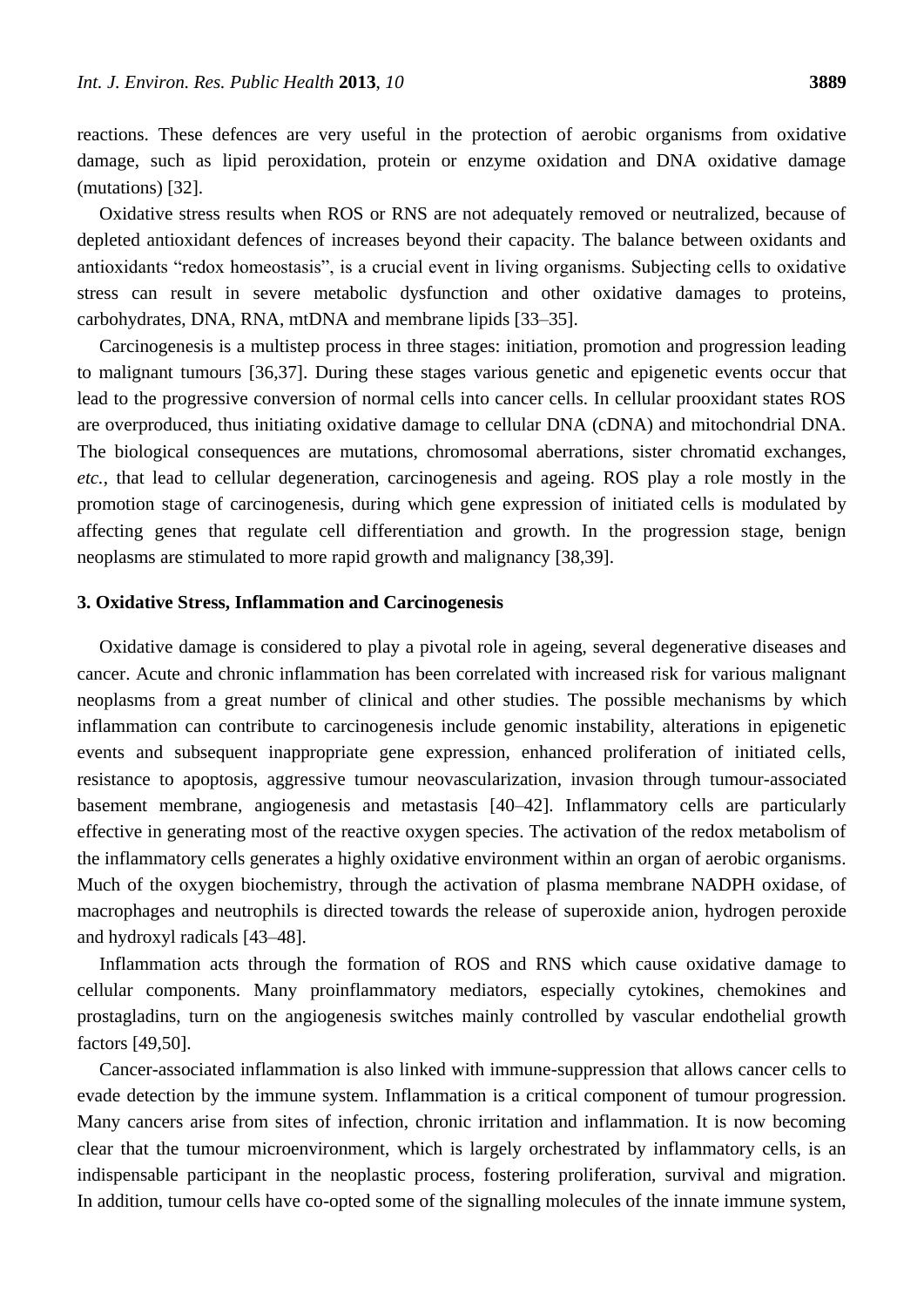such as selectins, chemokines and their receptors for invasion, migration and metastasis. These insights are fostering new anti-inflammatory therapeutic approaches to cancer development [51]. Pathological angiogenesis is a hallmark of cancer and various ischaemic and inflammatory diseases. Chronic inflammation is associated with angiogenesis, a process that helps cancer cells to grow. Angiogenesis is necessary for expansion of tumor mass. Macrophage, platelets, fibroblasts and tumour cells are a major source of angiogenic factors (vascular endothelia growth factors, chemokines, NO, *etc.*) [52–54].

The inflammation in the tumour microenvironment is characterized by leukocyte infiltration, ranging in size, distribution and composition, as: tumor-associated macrophages (TAM), mast cells, dendritic cells, natural killer (NK) cells, neutrophils, eosinophils and lymphocytes. These cells produce a variety of cytotoxic mediators such as ROS and RNS, serine and cysteine proteases, membrane perforating agents, matrix metalloproteinase (MMP), tumour necrosis factor  $\alpha$  (TNF $\alpha$ ), interleukins (IL-1, IL-6, IL-8), interferons (IFNs) and enzymes, as cyclooxygenase-2 (COX-2), lipooxygenase-5 (LOX-5) and phospholipase A2 (PLA2). Other researchers discovered that tumour-associated macrophages are key regulators of the link between inflammation and carcinogenesis [55,56].

#### **4. Particulate Matter, ROS, Oxidative Stress and Inflammation**

The main current paradigm in respirable particular matter toxicology is centred on the concept of oxidative stress. The ability of respirable particles or fibrous dusts to penetrate the respiratory system and reach the lung alveoli in order to generate ROS and other oxidants or free radicals is suggested to be the main factor involved in their pathogenic potential. There is abundance of scientific evidence for ROS involvement in lipid peroxidation, DNA mutations and protein (enzyme) oxidative damage [57–59].

The term "oxidative stress" is defined as the adverse condition resulting from an imbalance in cellular oxidants (mostly ROS and nitrogen free radicals) and antioxidants (enzymatic, such as CAT and SOD, and small molecular compounds with antioxidant properties, such as ascorbic acid). But small amounts of ROS and RNS are similarly very important for various biochemical processes and intracellular signaling [60]. Redox homeostasis is very important for aerobic organisms. It is governed by the presence of large pools of these antioxidants that absorb and buffer reductants and oxidants. Most importantly, antioxidants provide essential information on cellular redox state, and they influence gene expression associated with biotic and abiotic stress responses to maximize defense. Growing evidence suggests a model for redox homeostasis in which the ROS–antioxidant interaction acts as a metabolic interface for signals derived from metabolism and from the environment. This interface modulates the appropriate induction of acclimation processes or, alternatively, execution of cell death programs [61]. Oxidative stress is the responsible factor for the rise of pulmonary pathology through airway inflammation, particularly when humans are exposed to inhalable airborne PM [62,63].

Experimental studies showed that airborne PM, like tobacco smoke, produce ROS that have been implicated in the activation of mitogen-activated protein kinase (MAPK) family members and activation of transcription factors such as NF-κB and AP-1 (the activator protein 1). These signaling pathways have been implicated in processes of inflammation, apoptosis, proliferation, transformation and differentiation [64]. Airborne PM represents a mixture of many different components that consists of a variable particle core and a large array of surface-bound constituents including PAHs and heavy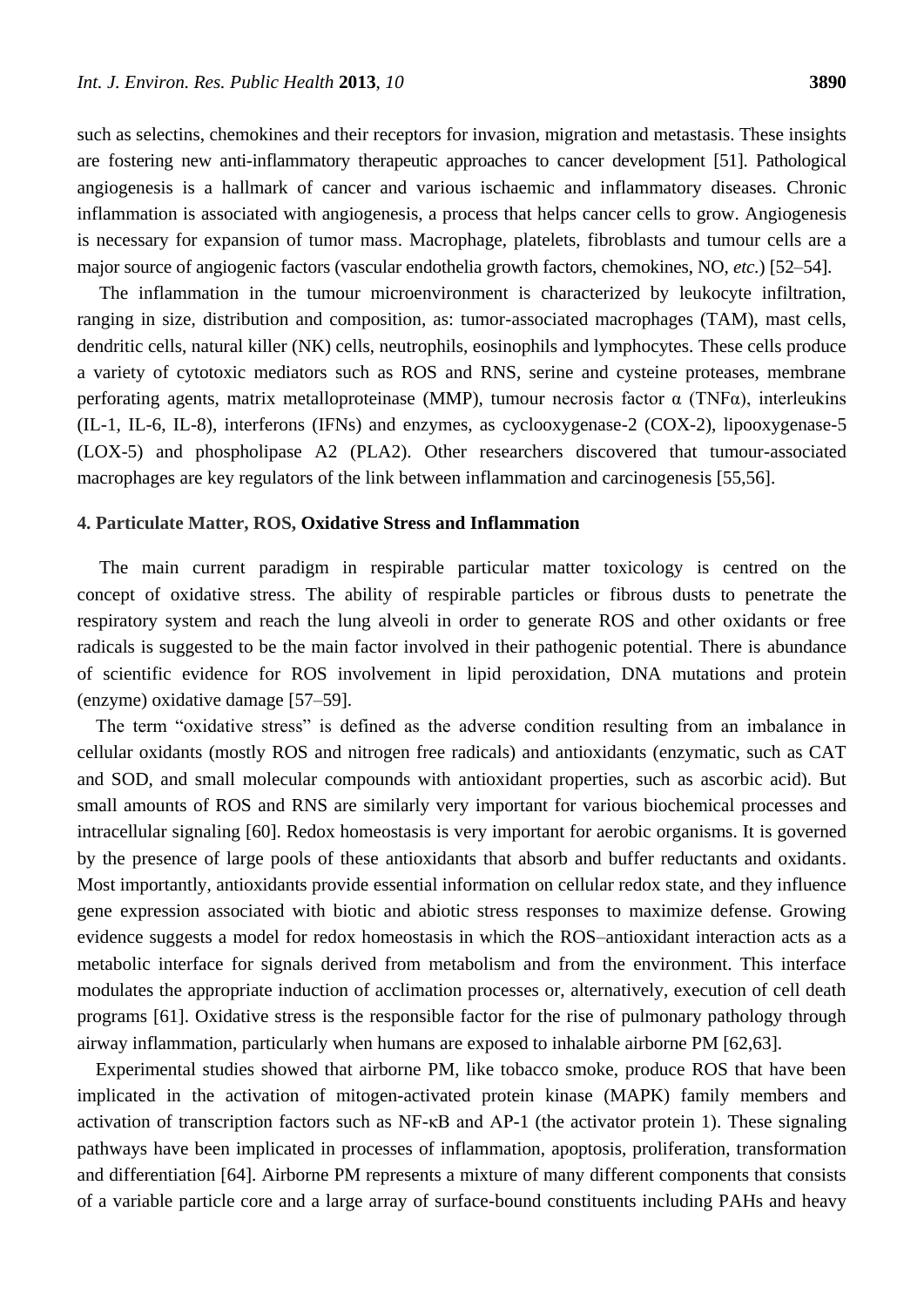metals. Also, studies showed that stable free radicals in the PM, as well as in cigarette tar play an important role in increasing ROS production, especially hydroxyl radicals [65–67].

The most important ROS is considered the hydroxyl radicals (HO  $\cdot$ ) via Fenton reaction where metals can be oxidized by hydrogen peroxide ( $Fe^{2+} + H_2O_2 \rightarrow Fe^{3+} + HO^- + HO$ ). It is very reactive and is widely considered to be responsible for damage to DNA and lipid peroxidations [68,69]. Studies showed that airborne particulates have absorbed numerous reactive organic compounds on their porous surface which can release ROS via quinone redox cycling [70]. PAHs can be converted to quinones within the lung tissues by biotransformation enzymes such as cytochrome P450, epoxide hydrolase and dihydrodiol dehydrogenase [71,72].

Synergistic mechanisms of inhalable particulate matter (penetrating deep into the lung's alveoli) and other components of air pollution (ozone, nitric oxide, soot, heavy metals, PAHs) and tobacco smoke have been studied. The porous surfaces of airborne particles provide a fertile ground for catalyzing the increased generation of ROS or other damaging oxidants which are potential initiators of pulmonary carcinogenesis. Synergistic effects for increased ROS formation have been experimentally verified [72].

Synergistic effects for increasing ROS generation has been verified by various experimental studies. Increasing ROS generation has been observed: between ambient transition metals and PM quinoids [73], for air pollution PAHs and tobacco smoke [74], for cigarette tar and nitric oxide [75], between soot (impure [carbon](http://en.wikipedia.org/wiki/Carbon) particles from the incomplete combustion) and iron particles [76], between components of air pollution with aerodynamic diameter  $PM_{10}$  [77], between airborne PM and ozone [78,79], between tobacco smoke and PM stable free radicals [80], between mineral fibes and tobacco smoke [81] and between ambient air MP and wood smoke PM [82].

Aside from direct generation by the airborne particles and other inhalable materials, ROS can be generated by target cells such as lung epithelial cells and pulmonary macrophages upon interaction with and/or uptake of particulate material. Phagocytic cells of the innate immune system such as alveolar macrophages (AM) and polymorphonuclear neutrophils (PMN) are highly proficient producers of ROS to enhance microbicidal conditions in phagocytic vacuoles and eliminate pathogenic bacteria or potentially harmful particles [83,84]. Resident macrophages in the airways and the alveolar spaces can release ROS/RNS after phagocytosis of inhaled particles. These macrophages also release large amounts of TNF-alpha), a cytokine that can generate responses within the airway epithelium dependent upon intracellular generation of ROS/RNS. As a result, signal transduction pathways are set in motion that may contribute to inflammation and other pathobiological damage in the lung airways. Such effects include increased expression of intercellular adhesion molecule 1, interleukin-6, cytosolic and inducible nitric oxide synthase, manganese superoxide dismutase (MnSOD), cytosolic phospholipase A2, and hypersecretion of mucus. Ultimately, ROS/RNS may play a role in the global response of the airway epithelium to particulate pollutants via activation of kinases and transcription factors common to many response genes. Thus, defense mechanisms involved in responding to offending particulates may result in a complex cascade of events that can contribute to airway pathology [85].

Phagocyte-generated reactive species include superoxide anion  $(O_2^-)$ , nitric oxide, free radical (NO), hydrogen peroxide  $(H_2O_2)$ , the extremely reactive hydroxyl radical (HO), the highly oxidant peroxynitrite (ONOO<sup>-</sup>) and hypochlorous acid (HOCl) [86]. Additionally, myeloperoxidase (MPO)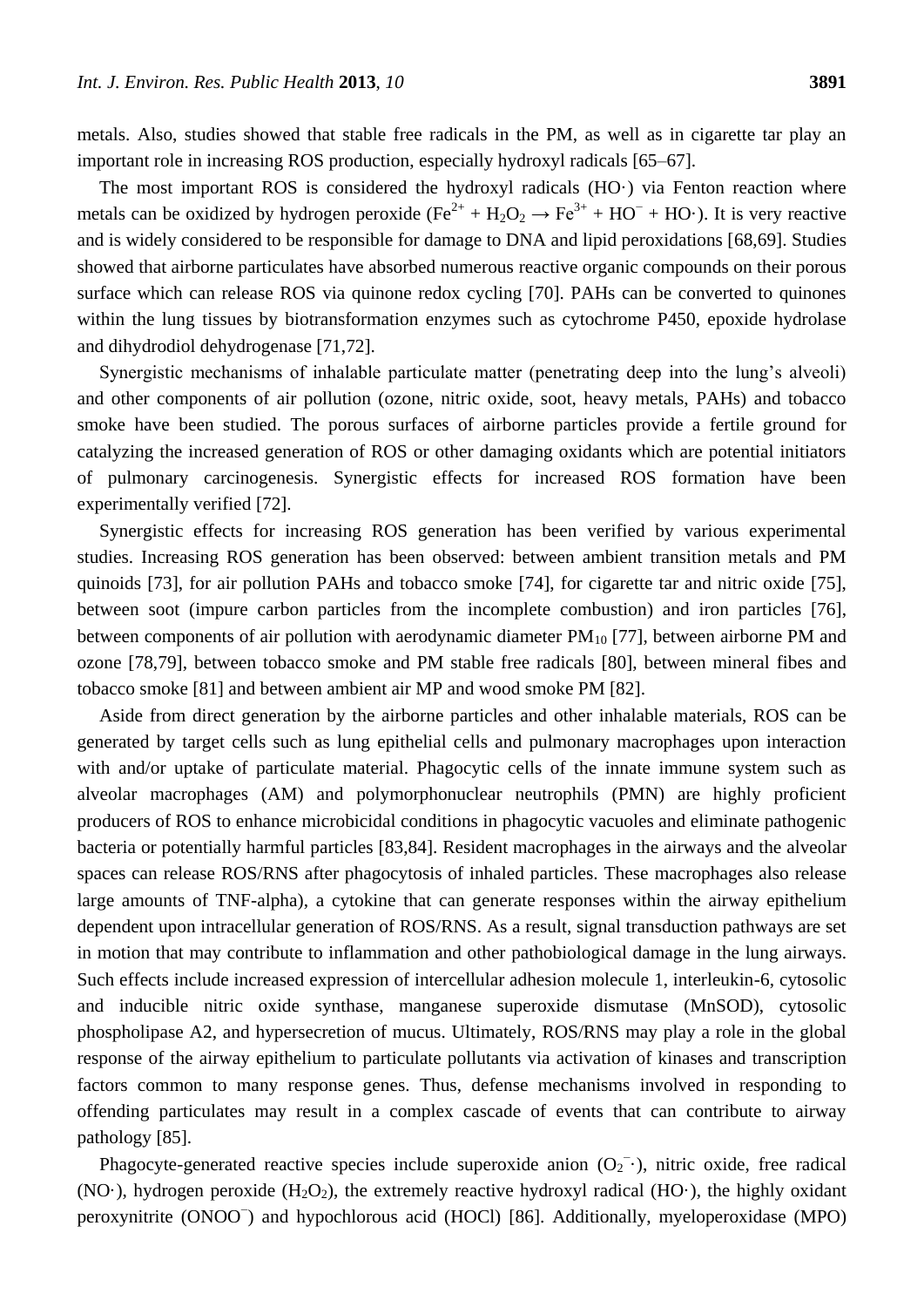can produce the highly toxic product HOCl from  $H_2O_2$  and chloride anions. Another phagocyte anti-microbial system is the enzyme inducible nitric oxide synthase (iNOS), which generates NO· radicals from L-Arginine, NADPH and oxygen. The principal cellular source of NO·in the lung are the macrophages, with neutrophils representing another source. Also, as iNOS is expressed in airway epithelium, lung epithelial cells release NO·in response to inflammatory stimuli such as endotoxin and cytokines. Superoxide anion formed by NADPH oxidase (NOX) can react with NO·formed by iNOS to produce the highly oxidant peroxynitrite ONOO<sup>−</sup> [87].

Although ROS and RNS production is a crucial event in host defence, they are capable of causing damage to cellular macromolecules such as nucleic acids, lipids and proteins. In a chronic inflammatory setting, persistent production of ROS can cause considerable tissue damage. Therefore, people suffering from chronic inflammatory diseases, especially those localised to or affecting the pulmonary region, may be susceptible for adverse health effects of PM inhalation [88]. It is well known that ROS/RNS are capable of causing DNA strand breaks and DNA oxidation, factors that are implicated in the initiation stage of carcinogenesis. One of the major products of oxidative DNA damage is the premutagenic lesion 8-hydroxy-2′-deoxyguanosine (8-OHdG). Several *in vitro* studies have demonstrated that PM induces DNA damage in the form of strand breaks and 8-OHdG formation in lung epithelial cells [89,90]. Ambient particulate matter has been the focus of numerous toxicological studies and the generation of ROS in pulmonary cells is considered the most important mechanism for carcinogenesis [91].

#### **5. Endogenous and Exogenous ROS, Lipid Peroxidation and DNA Damage**

Endogenous and exogenous oxidative damage to DNA of aerobic cells from attack by ROS is very frequent and is accepted after numerous measurements as an experimental fact. It has been estimated that one human cell is exposed daily to approximate  $10^3 - 10^5$  hits by HO · alone. The highly reactive HO·reacts with the heterocyclic DNA nucleobases and the sugar moiety near or at diffusion-controlled rates leading to adduct radicals [92–95].

The mitochondrial DNA is very gene dense and encodes factors critical for oxidative phosphorylation but it is exposed to greater oxidative damage due to the mistakes that occur during the production of ATP through the electron transport chain Mutations of mtDNA cause a variety of human mitochondrial diseases and are also heavily implicated in age-associated diseases, such as cancer, and aging. There has been considerable progress in understanding the role of mtDNA mutations in human pathology during the last two decades, but important mechanisms in mitochondrial genetics remain to be explained at the molecular level. In addition, mounting evidence suggests that most mtDNA mutations may be generated by replication errors and not by accumulated damage [96].

Analytical measurements of the oxidative DNA damage, as the adduct 8-oxo-2′-deoxyguanosine (8-oxodG) in mitochondrial DNA (mtDNA), proved that it suffers greater endogenous oxidative damage than nuclear DNA (cDNA) because of its proximity to the mitochondrial electron transport chain, lack of protective histones and less efficient repair mechanisms [97–99]. DNA damage and increasing numbers of mutations driving the malignant transformation process. Recent evidence also indicates that the resulting mutated cancer-causing proteins feedback to amplify the process by directly affecting mitochondrial function in combinatorial ways that intersect to play a major role in promoting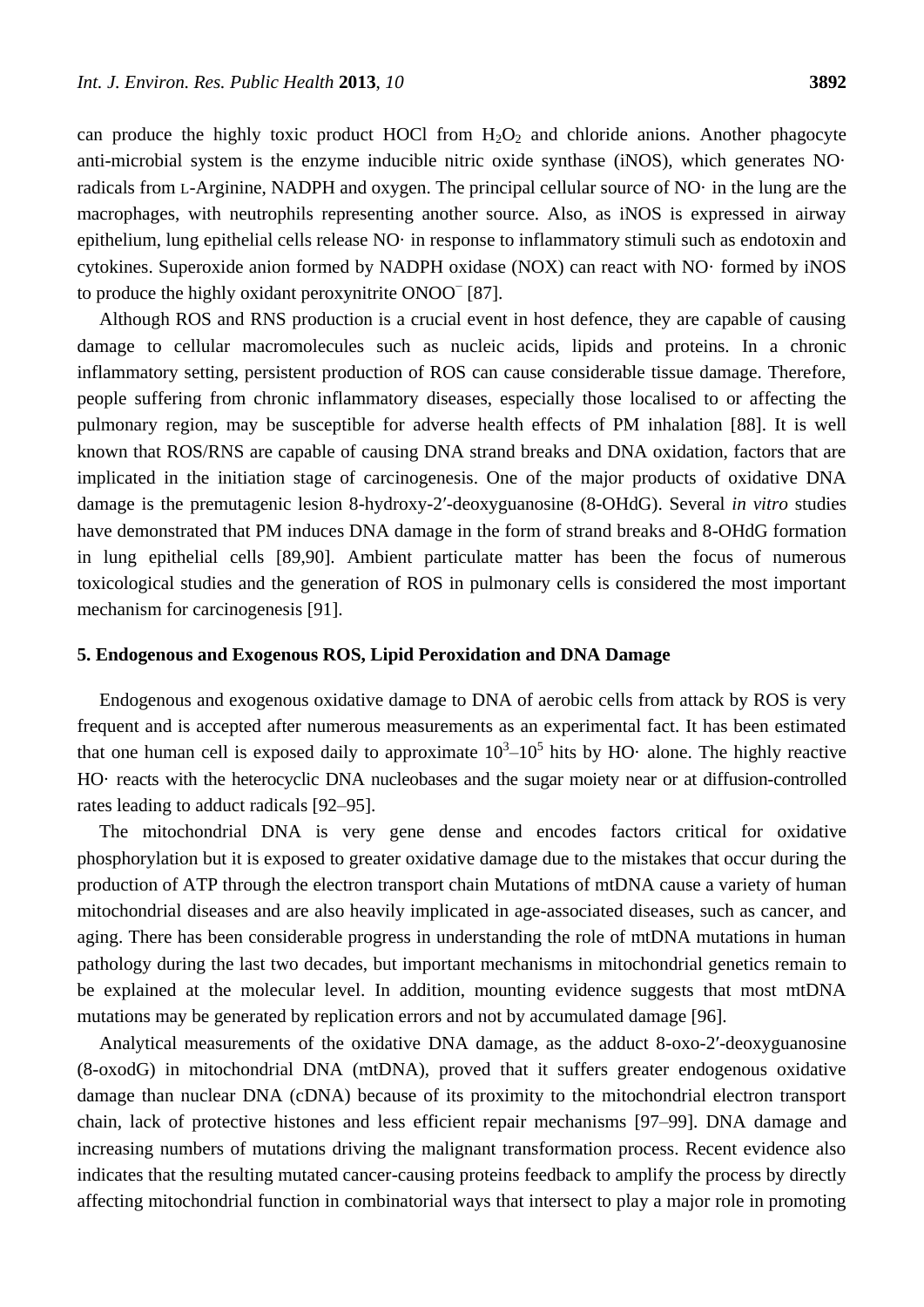a vicious spiral of malignant cell transformation. Consequently, many malignant processes involve periods of increased mitochondrial ROS production when a few cells survive the more common process of oxidative damage induced cell senescence and finally death [100].

Airborne PM generated from combustion of fuels have a high potential for the formation of ROS that deplete endogenous antioxidants, alter mitochondrial function and produce oxidative damage to lipids, enzymes and DNA. Surface area, redox reactivity and chemical composition play important roles in the oxidative potential of particulates. Biomonitoring studies in humans have shown associations between exposure to air pollution and wood smoke particulates and high rates of oxidative damage to DNA [101]. According to experimental studies on the elucidation of mechanisms by oxidative DNA damage contributes to the development of carcinogenesis, there are at least two different mechanisms thought to play an important role. The first mechanism is thought to act through the modulation of gene expression affecting intracellular signaling pathways, whereas the second is thought to proceed through the induction of genetic damage (mutations, strand breaks, chromosomal rearrangements) and a blockage to the DNA replication [102,103].

Studies showed that modulation of gene expression by ROS and RNS and the resulting oxidative stress is an important mechanism of carcinogenesis. Epigenetic effects on gene expression can lead to the simulation of growth signals and proliferation. Oxidative stress causes strand breakage of DNA and incomplete enzymatic repair mechanisms that lead to chromosomal changes. These changes in turn contribute to genetic amplification, alterations in gene expression and loss of heterozygosity, resulting in the promotion of mechanisms of progression of carcinogenesis [104–106].

Direct evidence of the generation of ROS, activation of redox sensitive transcription factors (NF-kappaB, AP-1 and Nrf2) and alteration of ROS-related gene expression have been proved experimentally with various carcinogenic metals [Cd, As, Ni, Cr(VI)]. Transition metals have been measured in substantial concentrations in urban air pollution PM. In addition to oxidative DNA damage, metals cause changes in DNA methylation and histone modifications, leading to epigenetic silencing or reactivation of gene expression [107–109]. *In vivo* experiments showed that in iron-induced carcinogenesis there are target genes and oxidative DNA damage [110]. In the second mechanism ROS and RNS cause genetic mutations and chromosomal rearrangements [111].

One of the most important and widely studied oxidative DNA damage is the adduct of hydroxyl radicals on DNA nucleobases, especially deoxynucleosides, The 8-hydroxy-2′-deoxyguanosine (8-OHdG) and/or its tautomeric 8-oxo-7,8-dihydro-2′-deoxyguanosine (8-oxodG) have been proved important mutagenic adducts to DNA and therefore potential biomarkers of carcinogenesis. Mutations of 8-oxodG involve a  $GC \rightarrow TA$  transversion [112,113]. Also, ROS and RNS with their oxidative potential may initiate carcinogenesis by attacking DNA nucleobases causing certain changes in oncogenes and tumour suppressor genes [114]. Experimental results showed that HO·generates DNA phenotypes with various metastatic potential that are likely to contribute to the diverse physiological properties and heterogeneity characteristic of metastatic cell population [115].

Clinical and epidemiological evidence from animal studies showed that consumption of animal fats, strongly influence the incidence of mammary and sigmoid colon cancers, through lipid peroxidation [116–119]. High fat diets cause proliferation of rat hepatic peroxisomes and an increase of peroxisomal and mitochondrial enzymes involved in fatty acid β-oxidation [120]. These changes and other fat metabolites, such as unsaturated aldehydes, may play a critical role in oxidative DNA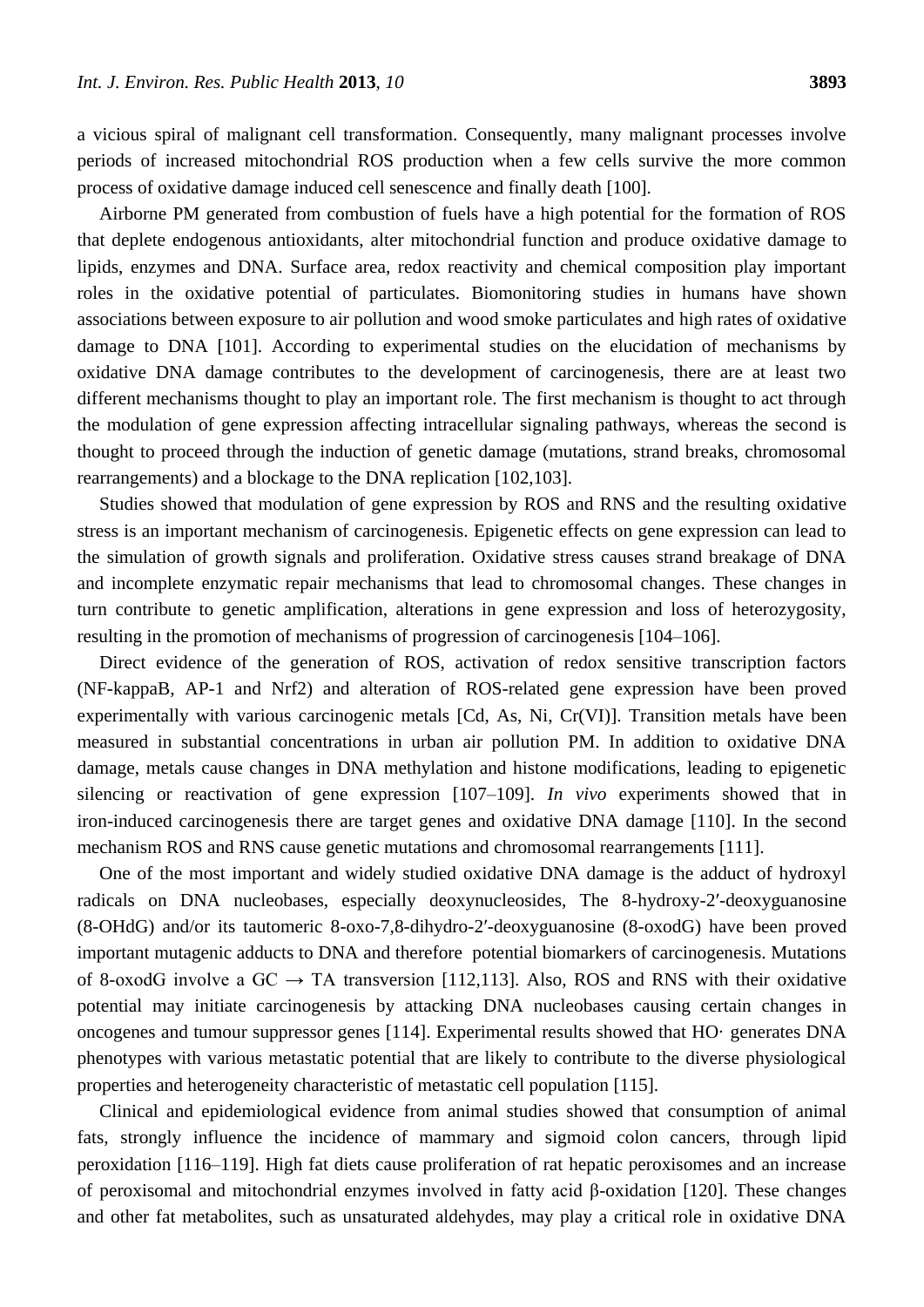damage and the liberation of low levels of  $H_2O_2$ , supporting the suggestion that direct DNA damage may be the mode of carcinogenic action of peroxisome proliferators [121,122]. Lipid peroxidation generates a complex variety of reactive electrophilic products and free radicals, that react with proteins and DNA [123,124].

ROS and RNS can react with cellular membrane phospholipids generating lipoperoxide radicals (LOO·) and toxic aldehydes (malondialdehyde, MDA) that can alter membrane permeability and microcirculation. Also, they can activate nuclear factors leading to other proi-nflammatory agents. Malondialdehyde is a naturally occurring product of lipid peroxidation and prostaglandin biosynthesis, which is mutagenic and carcinogenic compound. MDA reacts with DNA to form adducts to nucleobases deoxyguanosine and deoxyadenosine [125]. MDA was shown to be carcinogenic in mice and tumours arose in a very short time after administration [126]. Several other adlehydes, including α,β-unsaturated aldehydes have been proved mutagenic in *Salmonella typhimurium* [127,128]. Lipid peroxidation, inflammation produce MDA which reacts with nucleobases to form multiple adducts with mutagenic potential [129–131].

## **6. Telomere Shortening and Carcinogenesis. Epigenetic Effects Mediated by ROS. (Modulation of Gene Expression and Activation of Transcription Factors)**

Telomere is a region of repetitive [nucleotide](http://en.wikipedia.org/wiki/Nucleotide) sequences at each end of a [chromatid](http://en.wikipedia.org/wiki/Chromatid) protecting the end of the chromosome from deterioration or from fusion with neighboring chromosomes of most [eukaryotic](http://en.wikipedia.org/wiki/Eukaryote) organisms, regulating many crucial cellular functions in multicellular organisms such as ageing and cancer [132]. Telomere repeats are most often maintained by a specialized reverse transcriptase called telomerase. The interplay among telomeric repeats, telomerase and telomere-binding proteins governs a wide range of cellular processes, including chromosomal stability, gene expression and cell replicative life span [133,134]. Telomere are sensitive to shortening due to oxidative DNA damage can be very important for carcinogenesis [135,136].

Damaged nucleobases due to ROS oxidative stress can accumulate over the life span contributing significantly to the senescence of an organism. It has been found that senescent cells contain 30% more oxidatively modified guanines in their DNA and four times more 8-oxodG bases, a well studied biomarker of oxidative damage by ROS produced mainly from exposure to mineral fibres, dusts, particulate matter and heavy metals [137,138]. When human telomeres become very short they are no longer able to protect chromosome ends, particularly in the setting of loss of function of the retinoblastoma (pRB)) and p53 tumour-suppressor pathways. The resulting genomic instability leads to chromosomal breaks and fusion that permit the acquisition of further genetic changes and mutations. Genome instability is known as a hallmark of most human cancers. Scientists were arguing that collapse in telomere function can explain a significant portion of genetic instability in tumours [139–141]. Recent findings suggest that telomere maintenance might not be an obligate requirement for initial tumour formation in some settings and that telomerase (reverse transcriptase that provides the template for the telomere synthesis reaction) activation contributes to tumour formation independently of its role in maintaining telomere length [142].

Ageing is known from various studies that increases the susceptibility of tissues to carcinogenesis by several mechanisms: (i) tissue accumulation of cells in late stage of carcinogenesis; (ii) alterations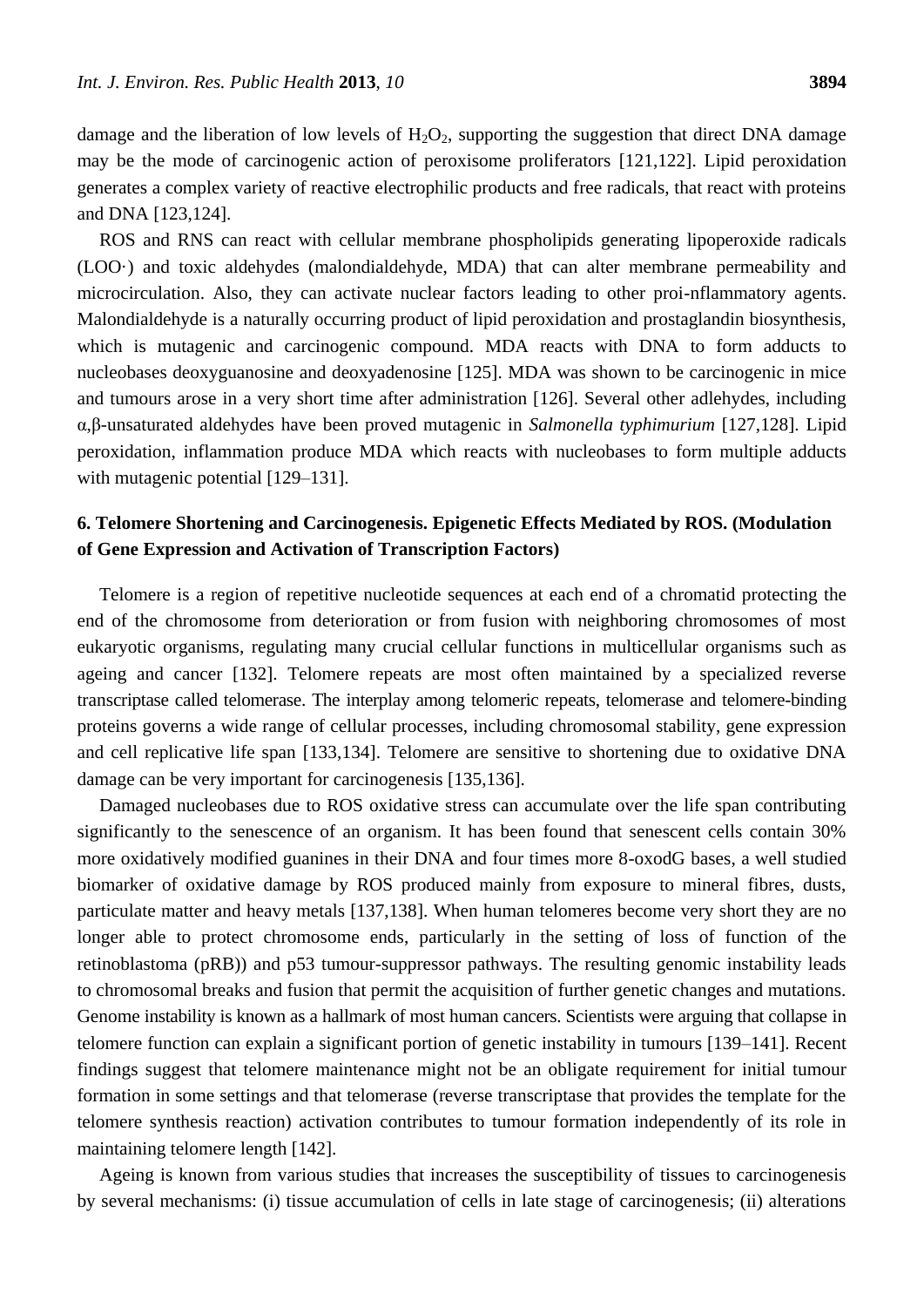in homeostasis in immune and endocrine systems; (iii) telomere instability because of oxidative shortening linking ageing with increased cancer risk. There is strong experimental evidence supporting the relevance of replicative senescence of human cells and telomere biology to human cancer [143]. Studies showed that exposure to airborne PM (in urban settings) and tobacco smoke are important factors in telomere shortening (or erosion) in humans [144–146].

The epigenetic effects caused by ROS and RNS, especially the adaptive responses induced in mammalian cells by the upregulation of stress-response genes, encode enzymatic antioxidant defence mechanisms. Low or transient ROS concentrations increase cell proliferation, through altered expression of growth factors and proto-oncogenes, whereas high ROS production lead to induction of apoptosis. ROS can induce alteration of gene expression that can occur through modulation of a host of signaling pathways, such as cAMP-mediated cascades, calcium-calmodulin pathways and intracellular signal transducers of nitric oxide  $(NO)$  [147].

ROS and other oxidants can stimulate signal transduction pathways and lead to activation of key transcription factors such as Nrf2 and NF-κB. The resultant altered gene expression patterns evoked can contribute to the carcinogenesis process. Recent evidence demonstrates an association between a number of single nucleotide polymorphisms (SNPs) in oxidative DNA repair genes and antioxidant genes with human cancer susceptibility. These pathways regulate cellular migration, death, proliferation and survival, thus aberrant activation can paly a role in potential mechanisms of carcinogenesis [148]. Changes in epigenetic processes, such DNA methylation that leads to gene silencing without altering the DNA sequence, occur with air pollutant exposure, especially by global and gene-specific methylation changes. Respiratory cell line and animal models demonstrate distinct gene expression signatures in the transcriptome, arising from exposure to particulate matter or ozone. Particulate matter and other environmental pollutants alter expression of microRNA, which are short non-coding RNA that regulate gene expression [149]. Ageing also affects the epigenetic processes and mechanisms of carcinogenesis as well the oncogene expression and inevitably the spread of cancer and metastasis [150,151].

Careful study of genomic responses will improve the scientific understanding of mechanisms of lung injury from air pollution and will enable future clinical testing of interventions against toxic effects of air pollutants. Workplace exposures, such as tobacco smoke, particulates, diesel exhaust, polyaromatic hydrocarbons, ozone, and endotoxin, among others, enhance expression of inflammatory cytokines and allergic phenotypes by epigenetic means [152]. The transcription factors that are activated have been under the influence of cellular oxidants. ROS appear to influence selective activation of these transcription factors and in this way may explain the effects on cell death or cell proliferation in mechanisms of carcinogenesis, through exposure to ROS and oxidative stress. In this respect, scientists believe that inhibition of transcription factors must be targets for new anticancer drugs [153].

The most important transcription factors, correlated to activation by oxidants and implicated in the mechanisms of carcinogenesis are described briefly below. Most of these transcription factors are activated by particulate matter, tobacco smoke and mineral fibers that are generating ROS and other reactive oxidant species.

The *nuclear factor erythroid-derived 2 (Nrf2)*, which upon activation results in transcriptional expression of a broad spectrum of enzymes involved in xenobiotic detoxification, antioxidant response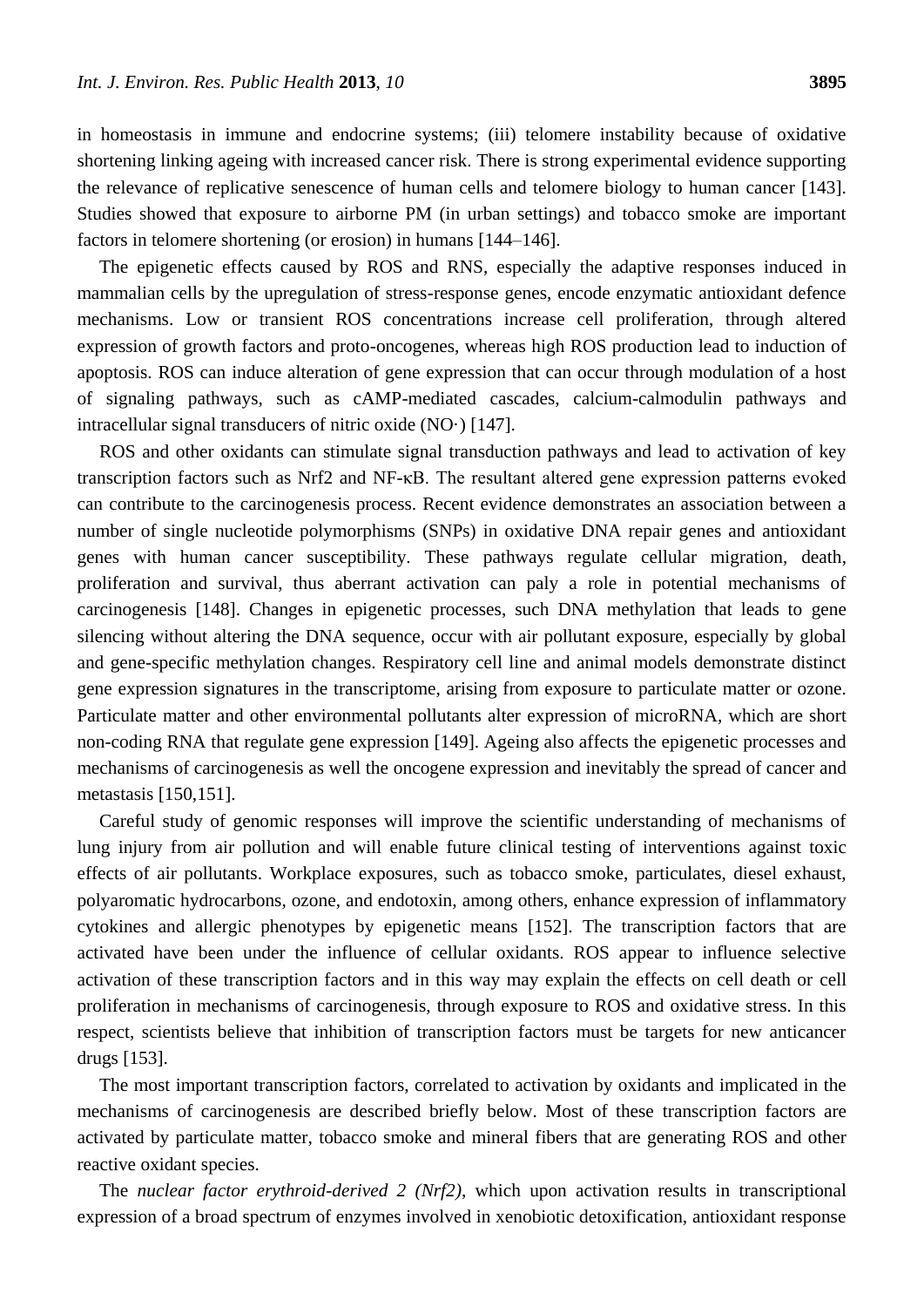and proteome maintenance. Experiments with mice showed that they are more sensitive to the hepatic, pulmonary, ovarian, and neurotoxic consequences of acute exposures to environmental pollutants, inflammatory stresses and chronic exposures to cigarette smoke and other carcinogens [154]. Studies showed that the Nrf2 antioxidant and cellular detoxification program represents a previously unappreciated mediator of oncogenesis[155]. This factor has dual roles in carcinogenesis. In response to oxidative stress, the transcription factor NF-E2-related factor 2 (Nrf2) controls the fate of cells through transcriptional upregulation of antioxidant response element-bearing genes, including those encoding endogenous antioxidants, phase II detoxifying enzymes, and transporters. Expression of the Nrf2-dependent proteins is critical for ameliorating or eliminating toxicants/carcinogens to maintain cellular redox homeostasis [156].

The *activation protein-1 (AP-1)* contributes to basal gene expression in biological systems. ROS can activate AP-1 through several mechanisms. The effect of AP-1 activation is an increased cell proliferation due to increased expression of growth stimulatory genes such as cyclin D1. and suppression of the protein p21waf. Studies showed that AP-1 and NF-kappaB, inducible by tumour promoters of oxidative stimuli, show differential protein levels or activation in response to tumour promoters in JB6 cells. Researchers suggest that as long as oxidative events regulate AP-1 and NF-kappaB transactivation, these oxidative events can be important molecular targets for cancer prevention [157,158].

The *Nuclear Factor-kappaB (NF-kB*) (NF-kappa-light-chain enhancer of activated B cells), is expressed and participates in a wide range of biological processes, such as cell survival, differentiation, inflammation and growth [159]. NF-kB activation has been linked to a wide spectrum of extracellualr stimuli and oxidants and subsequent involvement in the carcinogenic process through promotion of angiogenesis and tumour cell invasion and metastasis [160,161].

Another transcription factor is *HIF-1 (a heterodimeric transcription factor*, *Hypoxia-inducible factor-1*) that has been implicated in ROS-induced carcinogenesis in a variety of human cancers [162,163]. The response to hypoxia in human cells is mainly regulated by hypoxia-inducible factors or HIFs which orchestrate signaling events leading to angiogenesis and tumorigenesis. A recent review underlined the molecular mechanisms for tumour hypoxia and their pro-tumour contribution to various biochemical changes leading to tumour cell metastasis [164].

Scientists experimented for years with the *p53*, that is a well known tumour suppressor gene. The p53 regulates cellular antioxidant defence and energy metabolism. The current theory suggest that neoplastic transformation consists of multistep accumulations of adverse genetic and epigenetic events. The p53 is a transcription factor that regulates cellular response to diverse forms of stress through a complex network which monitors genome integrity and cell homeostasis. It is generally accepted that p53 is a component in biochemical pathways central to human carcinogenesis. Study of p53 has come to the forefront of cancer research, and detection of its abnormalities during the development of tumors may have diagnostic, prognostic, and therapeutic implications [165]. A recent review described the tumor suppressor protein p53 which is susceptible to ROS and controls a wide variety of target genes and regulates numerous cellular functions in response to stresses that lead to genomic instability [166]. Another review discussed the multiple functions of p53 and how these correlate between cancer and neurodegeneration. Loss of function in p53 is usually associated with many common human cancers and p53 gene is mutated in almost half of all human cancers.There is a scientific hypothesis that the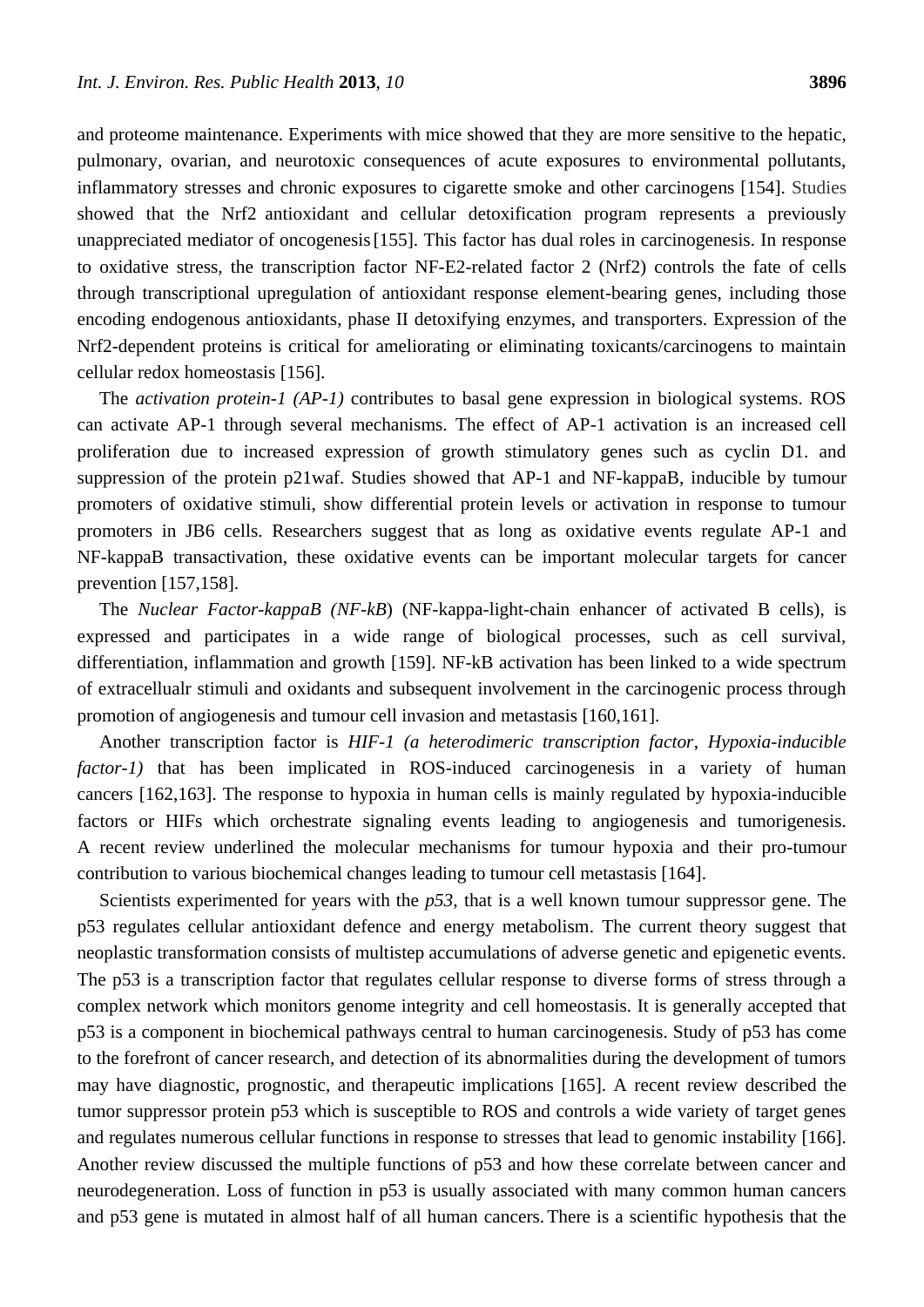p53 conformational state is affected by ROS/RNS which may not be only a mere consequence of oxidative stress, but a fine gene transcription mechanism allowing specific adaptive responses. [167].

Recently, researchers discovered that glutaminase 2 (GLS2) is a p53 target. Phosphate-activated mitochondrial glutaminase (GLS2), and its expression is induced in response to DNA damage or oxidative stress in a p53 dependent manner. The GLS2 is a key enzyme in conversion of glutamine to glutamate and therefore a regulator of the synthesis of antioxidant glutathione (GSH). Increased concentration of GLS2 facilitates glutamide metabolism and lowers intracellular levels of ROS, resulting in an overall decrease in DNA damage as determined by 8-hydroxy-deoxyguanosine (8-OHdG) in both normal and stressed cells. This result provides evidence for a unique role for p53, linking glutamine metabolism, energy and ROS homeostasis, that may contribute to p53 tumor suppressor function [168].

#### **7. Conclusions**

In this review we presented the most important and recent studies concerning the role of ROS, RNS and other oxidants in the biochemical pathways of oxidative stress, pulmonary inflammation and the initiation of lung carcinogenesis. The human lungs are exposed continuously to air pollution oxidants in addition to endogenously generated ROS and RNS which are involved in physiological biochemical mechanisms and normal cellular signaling pathways. This review highlights the important role of inhalable particulate matter, mineral fibres, dusts, cigarette smoke and ozone in the generation of ROS, RNS, lipid radicals and other oxidants. In the last decade scientific evidence is available that supports the importance of oxidative stress and its correlation with increased incidence of malignant respiratory diseases due to inflammation, activation of transcriptional factors and DNA damage. Although all aerobic organisms are protected by enzymatic and non enzymatic antioxidant defences, an imbalance of prooxidants and antioxidants in the cellular environment can result to oxidative stress mechanisms, inflammation, carcinogenesis and ageing. During inflammation, enhanced ROS production induce DNA damage, inhibition of apoptosis, and activation of protooncogenes by initiating signal transduction pathways. Inflammatory cells are particularly effective in generating ROS and other reactive species, thus increasing oxidative damage and promoting mechanisms of carcinogenesis. Particularly DNA damage mediated by oxidative stress has been found by numerous studies to play an important role in the various stages of initiation, promotion and progression of cancer. Lipid peroxidation of cellular membranes and accumulation of mutagenic products in DNA can contribute to mechanisms of carcinogenesis, while telomere shortening through oxidative stress and senescence increases cancer risk.

### **Conflicts of Interest**

The authors declare no conflict of interest.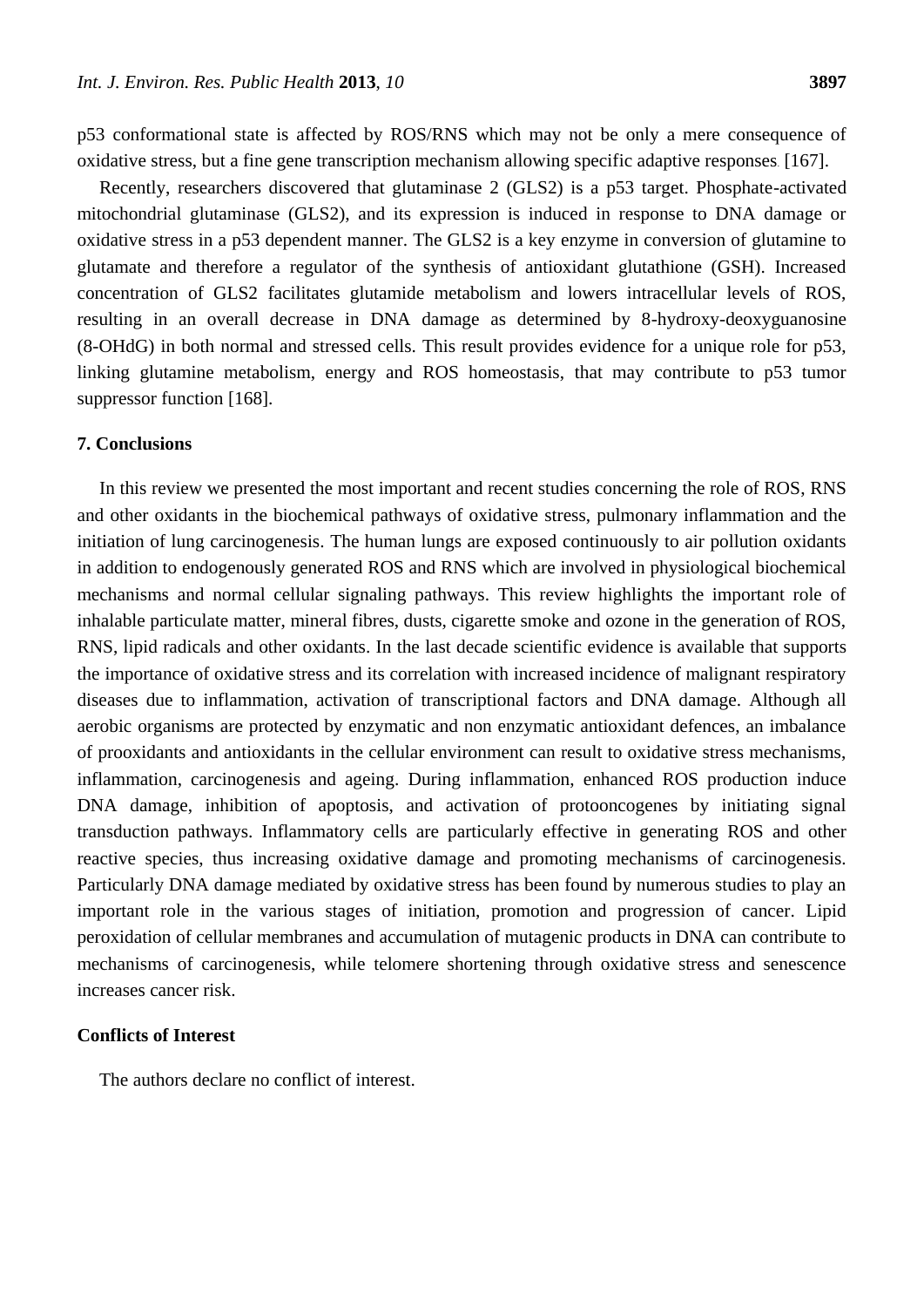## **References**

- 1. Aust, A.E.; Balla, J.C.; Hu, A.A.; Lighty, J.S.; Smith, K.R.; Straccia, A.M.; Veranth, J.M.; Young, W.C. Particle characteristics responsible for effects on human lung epithelial cells. *Res. Rep. Health Effects Inst.* **2002**, *5*, 1–65.
- 2. Nagai, H.; Toyokuni, S. [Biopersistent fiber-induced inflammation and carcinogenesis: Lessons](http://www.ncbi.nlm.nih.gov/pubmed/20599674)  [learned from asbestos toward safety of fibrous nanomaterials.](http://www.ncbi.nlm.nih.gov/pubmed/20599674) *Arch. Biochem. Biophys*. **2010**, *502*, 1–7.
- 3. Chuang, H.C.; Fan, C.W.; Chen, K.Y.; Chang-Chien, G.P.; Chan, C.C. [Vasoactive alteration and](http://www.ncbi.nlm.nih.gov/pubmed/22940192) inflammation [induced by polycyclic aromatic hydrocarbons and trace metals of vehicle exhaust](http://www.ncbi.nlm.nih.gov/pubmed/22940192)  [particles.](http://www.ncbi.nlm.nih.gov/pubmed/22940192) *Toxicol. Lett.* **2012**, *214*, 131–136.
- 4. Strak, M.; Janssen, N.A.; Godri, K.J.; Gosens, I.; Mudway, I.S.; Cassee, F.R.; Lebret, E.; Kelly, F.J.; Harrison, R.M.; Brunekreef, B.; *et al*. Respiratory [health effects of airborne](http://www.ncbi.nlm.nih.gov/pubmed/22552951) [particulate matter: The role of particle size, composition, and oxidative potential-the RAPTES](http://www.ncbi.nlm.nih.gov/pubmed/22552951)  [project.](http://www.ncbi.nlm.nih.gov/pubmed/22552951) *Environ. Health Perspect*. **2012**, *120*, 1183–1189.
- 5. Gardi, C.; Valacchi, G. Cigarette smoke and ozone effect on murine inflammatory responses. *Ann. N.Y. Acad. Sci.* **2012**, *1259*, 104–111.
- 6. Sangani, R.G.; Ghio, A.J. [Lung injury after cigarette smoking is particle related.](http://www.ncbi.nlm.nih.gov/pubmed/21660296) *Int. J. Chron. Obstruct. Pulmon. Dis*. **2011**, *6*, 191–198.
- 7. Pryor, W.A. Cigarette smoke radicals and the role of free radicals [in chemical carcinogenicity.](http://www.ncbi.nlm.nih.gov/pubmed/9255574) *Environ. Health Perspect*. **1997**, *105*, 875
- 8. Hannan, M.A.; Recio, L.; Deluca, P.P.; Enoch, H. Co-mutagenic effects of 2-aminoanthracene and cigarette smoke condensate on smoker's urine in the Ames Salmonella assay system. *Cancer Lett*. **1981**, *13*, 203–212.
- 9. [Møller,](http://www.sciencedirect.com/science/article/pii/S0304383508001456) P.; [Folkmann,](http://www.sciencedirect.com/science/article/pii/S0304383508001456) J.K.; [Forchhammer,](http://www.sciencedirect.com/science/article/pii/S0304383508001456) L.; [Bräuner,](http://www.sciencedirect.com/science/article/pii/S0304383508001456) E.V.; [Danielsen,](http://www.sciencedirect.com/science/article/pii/S0304383508001456) P.H.; [Risom,](http://www.sciencedirect.com/science/article/pii/S0304383508001456) L.[;](http://www.sciencedirect.com/science/article/pii/S0304383508001456) [Loft,](http://www.sciencedirect.com/science/article/pii/S0304383508001456) S. Air pollution, oxidative damage to DNA, and carcinogenesis. *Cancer Lett*. **2008**, *266*, 84–97.
- 10. Risom, L.; [Møller,](http://www.sciencedirect.com/science/article/pii/S0304383508001456) P.; Loft, S. Oxidative stress-induced DNA damage by particulate air pollution. *Mutat. Res*. **2005**, *592*, 119–137.
- 11. Squadrito, G.L.; Cueto, R.; Dellinger, B.; Pryor, W.A. Quinoid redox cycling as a mechanism for sustained free radical generation by inhaled airborne particulate matter. *Free Radic. Biol. Med*. **2001**, *31*, 1132–1138.
- 12. Ohyama, M.; Otake, T.; Adachi, S.; Kobayashi, T.; Morinaga, K. A comparison of the production of reactive oxygen species by suspended particulate matter and diesel exhaust particles with macrophages. *[Inhal. Toxicol](http://www.ncbi.nlm.nih.gov/pubmed/17886063)*. **2007**, *19*, 157–160.
- 13. Valavanidis, A.; Fiotakis, K.; Vlachogianni, T. Airborne particulate matter [and human health:](http://www.ncbi.nlm.nih.gov/pubmed/19034792)  [Toxicological assessment and importance of size and composition of particles for oxidative](http://www.ncbi.nlm.nih.gov/pubmed/19034792)  [damage and carcinogenic mechanisms.](http://www.ncbi.nlm.nih.gov/pubmed/19034792) *J. Environ. Sci. Health C Environ. Carcinog. Ecotoxicol. Rev*. **2008**, *26*, 339–362.
- 14. Wu, L.L.; Chiou, C.C.; Chang, P.Y.; Wu, J.T. Urinary 8-OHdG a marker of oxidative stress to DNA and a risk factor for cancer, atheroschlerosis and diabetics. *Clin. Chim. Acta* **2004**, *339*, 1–9.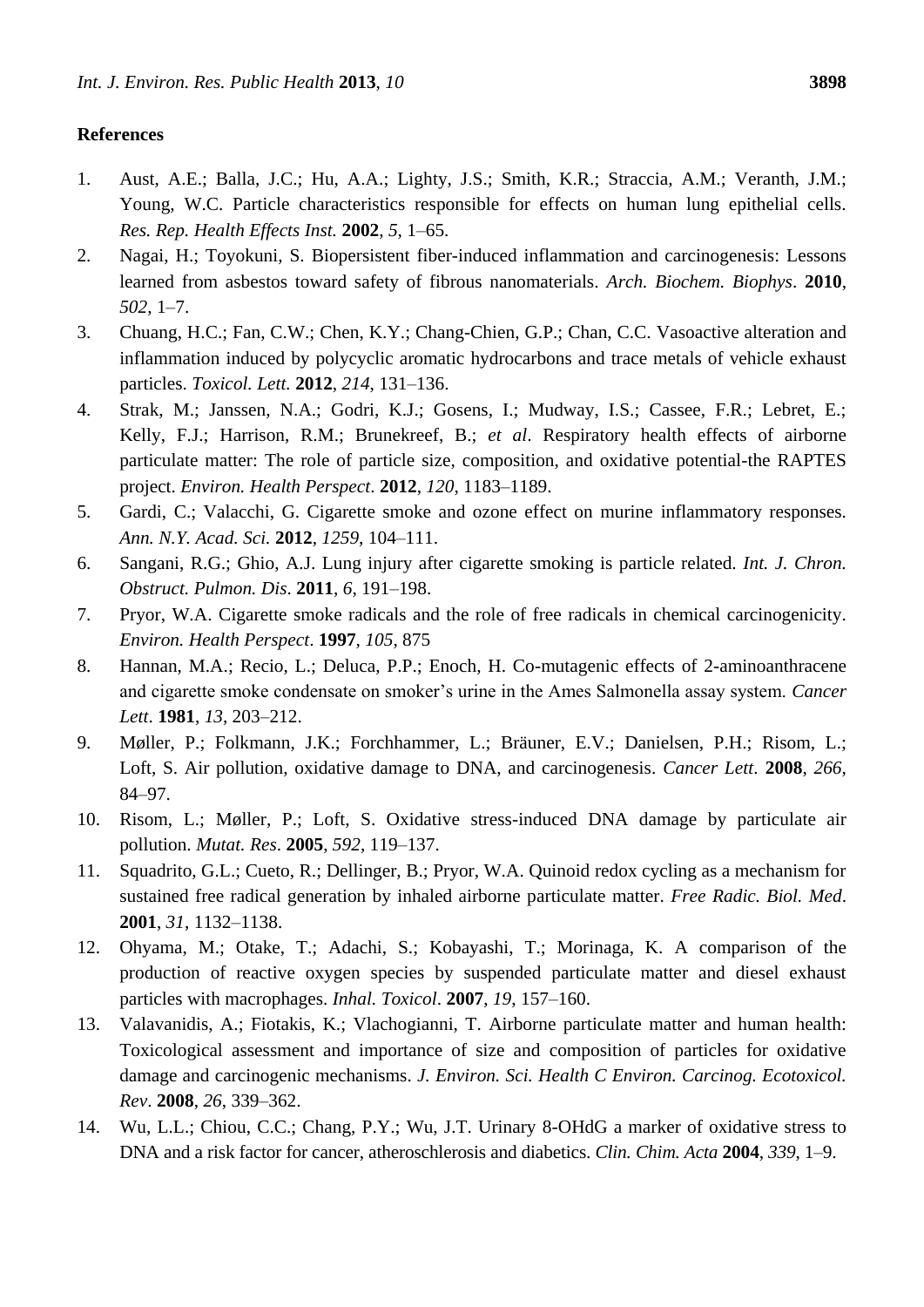- 15. Pilger, A.; Rüdiger, H.W. 8-Hydroxy-2′-deoxyguanosine as a marker of oxidative DNA damage related to occupational and environmental exposures. *Int. Arch. Occup. Environ. Health* **2006**, *80*, 1–15.
- 16. Evans, M.D.; Dizdaroglou, M.; Cooke, M.S. Oxidative DNA damage and disease: Induction, repair and significance. *Mutat. Res*. **2004**, *567*, 1–61.
- 17. [Sunil,](http://toxsci.oxfordjournals.org/search?author1=Vasanthi+R.+Sunil&sortspec=date&submit=Submit) V.R.; Kinal, J.; [Vayas,](http://toxsci.oxfordjournals.org/search?author1=Kinal+J.+Vayas&sortspec=date&submit=Submit) K.J.; [Massa,](http://toxsci.oxfordjournals.org/search?author1=Christopher+B.+Massa&sortspec=date&submit=Submit) C.B.; [Andrew,](http://toxsci.oxfordjournals.org/search?author1=Andrew+J.+Gow&sortspec=date&submit=Submit) J.; Gow, A.J.; [Jeffrey,](http://toxsci.oxfordjournals.org/search?author1=Jeffrey+D.+Laskin&sortspec=date&submit=Submit) D.; Laskin, J.D.[;](http://toxsci.oxfordjournals.org/search?author1=Debra+L.+Laskin&sortspec=date&submit=Submit) [Laskin,](http://toxsci.oxfordjournals.org/search?author1=Debra+L.+Laskin&sortspec=date&submit=Submit) D.L. Ozone-induced Injury and oxidative stress in bronchiolar epithelium is associated with altered pulmonary mechanics. *Toxicol. Sci*. **2013**, *33*, 309–319.
- 18. [Sunil,](http://www.sciencedirect.com/science/article/pii/S0041008X12002682) V.R.; [Patel-Vayas,](http://www.sciencedirect.com/science/article/pii/S0041008X12002682) K.; [Shen,](http://www.sciencedirect.com/science/article/pii/S0041008X12002682) J.; [Laskin,](http://www.sciencedirect.com/science/article/pii/S0041008X12002682) J.D.; [Laskin,](http://www.sciencedirect.com/science/article/pii/S0041008X12002682) D.L. Classical and alternative macrophage activation in the lung following ozone-induced oxidative stress. *[Toxicol.](http://www.sciencedirect.com/science/journal/0041008X) Appl. [Pharmacol](http://www.sciencedirect.com/science/journal/0041008X)*. **[2012](http://www.sciencedirect.com/science/journal/0041008X)**, *263*, 195–202.
- 19. Yu, M.; Zheng, X.; Witschi, H.; Pinkerton, K.E. The role of interleukin-6 in pulmonary inflammation and injury induced by exposure to environmental pollutants. *Toxicol. Sci*. **2002**, *68*, 488–497.
- 20. Droge, W. Free radicals in the physiological control of cell function. *Physiol. Rev.* **2002**, *82*, 47–95.
- 21. Halliwel, B.; Gutteridge, J.M.C. *Free Radicals in Biology and Medicine*; Oxford University Press: New York, NY, USA, 1999.
- 22. Thannickal, V.J.; Fanburg, B.L. Reactive oxygen species in cell signaling. *Am. J. Physiol. Lung Cell Mol. Physiol.* **2000**, *279*, L1005–L1028.
- 23. Brookes, P.S.; Levonen, A.L.; Shiva, S.; Sarti, P.; Darley-Usmar, V.M. Mitochondria: Regulators of signal transduction by reactive oxygen and nitrogen species. *Free Radic. Biol. Med.* **2002**, *33*, 755–764.
- 24. Nathan, C. Specificity of a third kind: Reactive oxygen and nitrogen intermediates in cell signaling. *J. Clin. Invest.* **2003**, *111*, 769–778.
- 25. Circu, M.L.; Aw, T.Y. Reactive oxygen species, cellular redox systems, and apoptosis. *Free Radic. Biol. Med.* **2010**, *48*, 749–762.
- 26. Matés, J.M.; Segura, J.A.; Alonso, F.J.; Márquez, J. Oxidative stress in apoptosis and cancer: An update. *Arch. Toxicol*. **2012**, *86*, 1649–1665.
- 27. [Sosa, V.](http://www.ncbi.nlm.nih.gov/pubmed?term=Sosa%20V%5BAuthor%5D&cauthor=true&cauthor_uid=23123177); [Moliné, T.](http://www.ncbi.nlm.nih.gov/pubmed?term=Molin%C3%A9%20T%5BAuthor%5D&cauthor=true&cauthor_uid=23123177); [Somoza, R.](http://www.ncbi.nlm.nih.gov/pubmed?term=Somoza%20R%5BAuthor%5D&cauthor=true&cauthor_uid=23123177); [Paciucci, R.](http://www.ncbi.nlm.nih.gov/pubmed?term=Paciucci%20R%5BAuthor%5D&cauthor=true&cauthor_uid=23123177); [Kondoh, H.](http://www.ncbi.nlm.nih.gov/pubmed?term=Kondoh%20H%5BAuthor%5D&cauthor=true&cauthor_uid=23123177); [Leonart, M.E.](http://www.ncbi.nlm.nih.gov/pubmed?term=LLeonart%20ME%5BAuthor%5D&cauthor=true&cauthor_uid=23123177) Oxidative stress and cancer: An overview. *Ag. Res. Rev*. **2013**, *12*, 376–390.
- 28. Valko, M.; Izakovic, M.; Maur, M.; Rhodes, C.J.; Telser, J. Role of oxygen radicals in DNA damage and cancer incidence. *Mol. Cell Biochem.* **2004**, *266*, 37–56.
- 29. Bartsch, H.; Nair, J. Chronic inflammation and oxidative stress in the genesis and perpetuation of cancer: Role of lipid peroxidation, DNA damage, and repair. *Langenbecks Arch. Surg.* **2006**, *391*, 499–510.
- 30. Valko, M.; Leibfritz, D.; Moncol, J.; Cronin, M.T.D.; Mazur, M.; Tesler, J. Free radicals and antioxidants in normal physiological function and human disease. *Int. J. Biochem. Cell Biol.* **2007**, *39*, 44–84.
- 31. Halliwell, B.; Gutteridge, J.M.C. The antioxidants of extracellular fluids. *Arch Biochem. Biophys.* **1990**, *280*, 1–8.
- 32. Sena, L.A.; Chandel, N.S. Physiological roles of mitochondrial reactive oxygen species. *Mol. Cell.* **2012**, *48*, 158–167.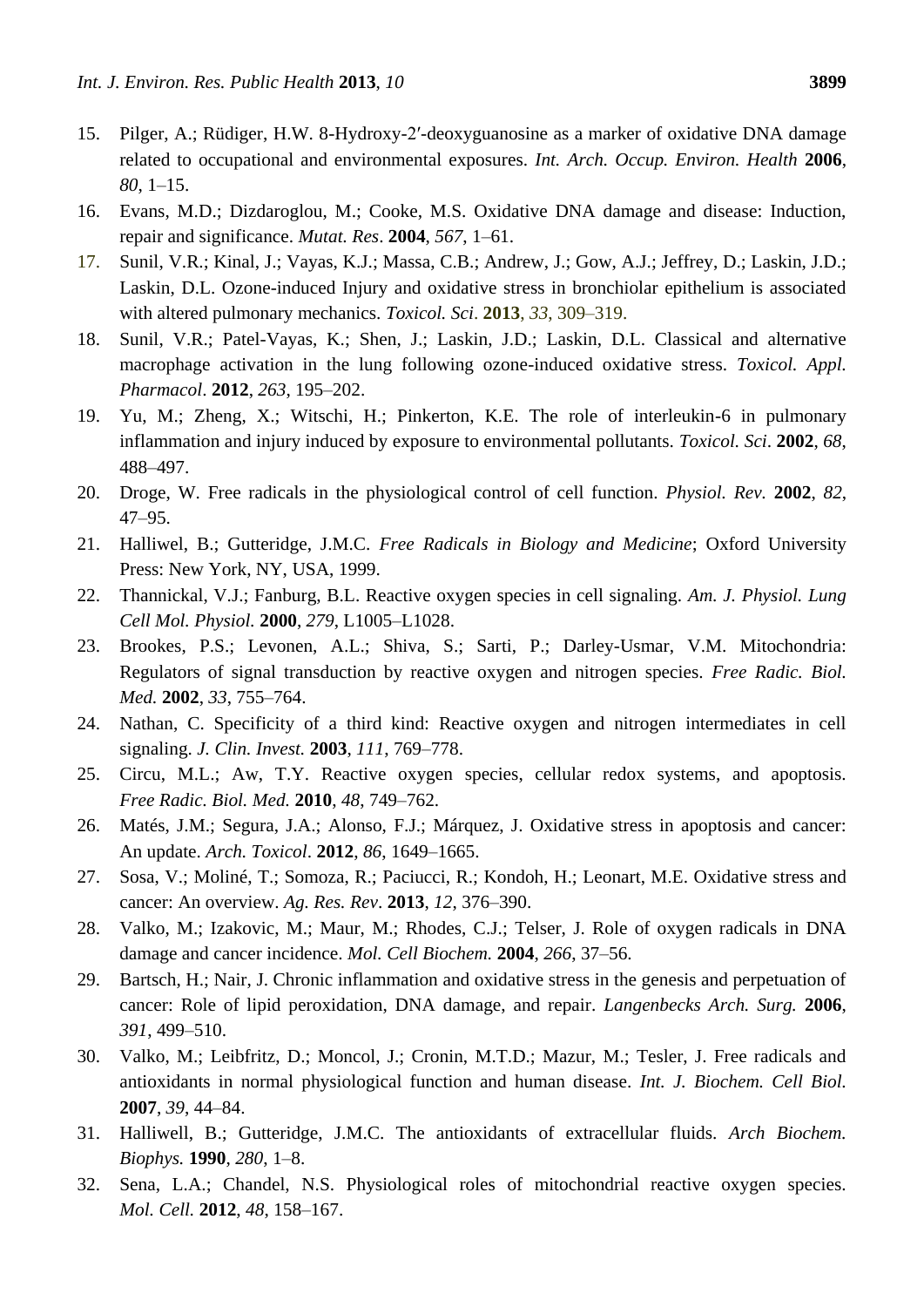- 33. Ottavio, F.G.; Handy, D.E.; Loscalzo, J. Redox regulation in the extracellular environment. *Circ. J*. **2008**, *72*, 1–16.
- 34. Cerutti, P.A. Prooxidant states and tumor promotion. *Science* **1985**, *227*, 375–380.
- 35. Dreher, D.; Junod, A.F. Role of oxygen free radicals in cancer development. *Eur. J. Cancer* **1996**, *32A*, 30–38.
- 36. Toyokuni, S. Molecular mechanisms of oxidative stress-induced carcinogenesis: From epidemiology to oxygenomics. *Int. Union Biochem. Mol. Biol. (IUBMB) Life* **2008**, *60*, 441–447.
- 37. Hahn, W.C.; Weinberg, R.A. Modeling the molecular circuitry of cancer. *Nat. Rev. Cancer* **2002**, *2*, 331–341.
- 38. Weinberg, R.A. *The Biology of Cancer*; Garland Science (Taylor & Francis Group): New York, NY, USA, 2006.
- 39. Ziech, D.; Franco, R.; Pappa, A.; Panayiotidis, M.I. Reactive oxygen speciers (ROS)-induced genetic and epigenetic alterations in human carcinogenesis. *[Mutat. Res](http://www.ncbi.nlm.nih.gov/pubmed/21419141)*. **2011**, *711*, 167–173.
- 40. Azad, N.; Rojanasakul, Y.; Vallyathan, V. Inflammation and lung [cancer: Roles of reactive](http://www.ncbi.nlm.nih.gov/pubmed/18176884)  [oxygen/nitrogen species.](http://www.ncbi.nlm.nih.gov/pubmed/18176884) *J. Toxicol. Environ. Health B Crit. Rev*. **2008**, *11*, 1–15.
- 41. Fitzpatrick, F.A. Inflammation, carcinogenesis and cancer. *Int. Immunolpharmacol.* **2001**, *1*, 1651–1667.
- 42. Coussens, L.M.; Werb, Z. Inflammation and cancer. *Nature* **2002**, *420*, 860–867.
- 43. Federico, A.; Morgillo, F.; Tuccillo, C.; Ciardiello, F.; Loguercio, C. Chronic inflammation and oxidative stress in human carcinogenesis. *Int. J. Cancer* **2007**, *121*, 2381–2386.
- 44. Kundu, J.K.; Surh, Y.J. Inflammation: Gearing the journey to cancer. *Mutat. Res.* **2008**, *659*, 15–30.
- 45. Lazennes, G.; Richmond, A. Chemokines and chemokine receptors: New insights into cancer-related inflammation. *Trends Mol. Med.* **2010**, *16*, 133–144.
- 46. Rodriguez-Vita, J.; Lawrence, T. The resolution of inflammation and cancer. *Cytokine Growth Factor Rev.* **2010**, *21*, 61–65.
- 47. Truss, M.A.; Kensler, T.W. An overview of the relationship between oxidative stress and chemical carcinogenesis. *Free Radic. Biol. Med.* **1991**, *10*, 201–209.
- 48. Porta, C.; Larghi, P.; Rimoldi, M.; Totaro, M.G.; Allavena, P.; Mantovani, A.; Sica, A. Cellular and molecular pathways linking inflammation to cancer. *Immunobiology* **2009**, *214*, 761–777.
- 49. Jackson, J.R.; Seed, M.P.; Kircher, C.H.; Willoughby, D.A.; Winkler, J.D. The codependence of angiogenesis and chronic inflammation. *FASEB J.* **1997**, *11*, 457–465.
- 50. Costa, C.; Incio, J.; Soaes, R. Angiogenesis and chronic inflammation: Cause of consequence? *Angiogenesis* **2007**, *10*, 149–166.
- 51. Dalgeish, A.G.; O'Byrne, K. Inflammation and cancer: The role of the immune response and angiogenesis. *Cancer Treat. Res.* **2006**, *130*, 1–38.
- 52. Allavena, P.; Sica, A.; Sollinas, G.; Porta, G.; Mantovani, A. The inflammatory micro-environment in tumor progression: The role of tumor-associated macrophages. *Crit. Rev. Oncol. Hematol.* **2008**, *66*, 1–9.
- 53. Benelli, R.; Lorusco, G.; Albini, A.; Nooman, D.M. Cytokines and chemokines as regulators of angiogenesis in health and disease. *Curr. Pharm. Des.* **2006**, *12*, 3101–3115.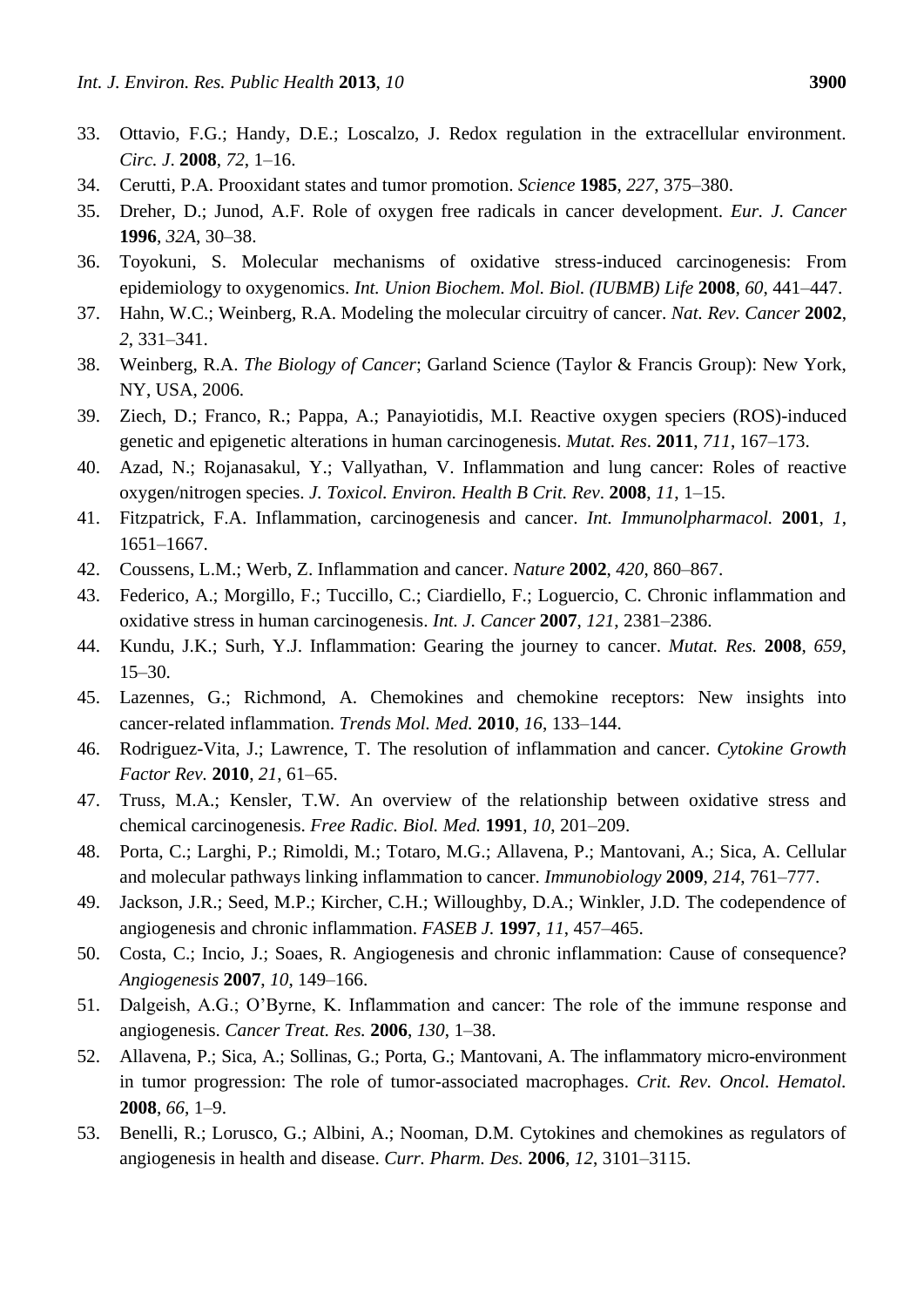- 54. Donaldson, K.; Stone, V.; Borm, P.J.; Jimenez, L.A.; Gilmour, P.S.; Schins, R.P.; Knaapen, A.M.; Rahman, I.; Faux, S.P.; Brown, D.M.; *et al*. Oxidative stress and calcium signaling in the adverse effects of environmental particles (PM10). *Free Radic. Biol. Med.* **2003**, *34*, 1369–1382.
- 55. Lim, H.B.; Ichinose, T.; Miyabara, Y.; Takano, H.; Kumagai, Y.; Shimojyo, N.; Devalia, J.L.; Sagai, M. Involvement of superoxide and nitric oxide on airway inflammation and hyperresponsiveness induced by diesel exhaust particles in mice. *Free Radic. Biol. Med*. **1998**, *25*, 635–644.
- 56. [Vendramini-Costa, D.B.](http://www.ncbi.nlm.nih.gov/pubmed?term=Vendramini-Costa%20DB%5BAuthor%5D&cauthor=true&cauthor_uid=22632748); [Carvalho, J.E.](http://www.ncbi.nlm.nih.gov/pubmed?term=Carvalho%20JE%5BAuthor%5D&cauthor=true&cauthor_uid=22632748) Molecular link mechanisms between inflammation and cancer. *Curr. Pharm. Des*. **2012**, *18*, 3831–3852.
- 57. Gurgueira, S.A.; Lawrence, J.; Coull, B.; Murthy, G.G.; Gonzalez-Flecha, B. Rapid increases in the steady-state concentration of reactive oxygen species in the lungs and heart after particulate air pollution inhalation. *Environ. Health Perspect.* **2002**, *110*, 749–755.
- 58. Li, N.; Xia, T.; Nel, A.E. The role of oxidative stress in ambient particulate matter-induced lung diseases and its implications in the toxicity of engineered nanoparticles. *Free Radic. Biol. Med*. **2008**, *44*, 1689–1699.
- 59. Xiao, G.G.; Wang, M.; Li, N.; Loo, J.A.; Nel, A.E. Use of proteomics to demonstrate a hierarchical oxidative stress response to diesel exhaust particle chemicals in a macrophage cell line. *J. Biol. Chem.* **2003**, *278*, 50781–50790.
- 60. Sies, H. Oxidative Stress: Introductory Remarks. In *Oxidative Stress*; Sies, H., Ed.; Academic Press: London, UK, 1985; pp. 1–8.
- 61. Foyer, C.H. Redox homeostasis and antioxidant signaling: A metabolic interface between stress perception and physiological responses. *Plant Cell* **2006**, *17*, 1866–1875.
- 62. Ghio, A.J.; Carraway, M.S.; Madden, M.C. Composition of air pollution particles and oxidative stress in cells, tissues, and living systems. *J. Toxicol. Environ. Health B Crit. Rev*. **2012**, *15*, 1–21.
- 63. Rhoden, C.R.; Wellenius, G.A.; Ghelfi, E, Lawrence, J.; Gonzalez-Flecha, B. PM-induced cardiac oxidative stress and dysfunction are mediated by autonomic stimulation. *Biochim*. *Biophys. Acta* **2005**, *1725*, 305–313.
- 64. Terzano, C.; Di Stefano, F.; Conti, V.; Graziani, E.; Petroianni, A. Air pollution ultrafine particles: Toxicity beyond the lung. *Eur. Rev. Med. Pharmacol. Sci*. **2010**, *14*, 809–821.
- 65. Knaapen, A.M.; Shi, T.; Borm, P.J.; Schins, R.P. Soluble metals as well as the insoluble particle fraction are involved in cellular DNA damage induced by particulate matter. *Mol. Cell Biochem.* **2002**, *234–235*, 317–326.
- 66. Shi, T.; Knaapen, A.M.; Begerow, J.; Birmili, W.; Borm, P.J.; Schin, R.P. Temporal variation of hydroxyl radical generation and 8-hydroxy-2′-deoxyguanosine formation by coarse and fine particulate matter. *Occup. Environ. Med.* **2003**, *60*, 315–321.
- 67. Valavanidis, A.; Fiotakis, K.; Vlachogianni, T. The Role of Stable Free Radicals, Metals and PAHs of Airborne Particulate Matter in Mechanisms o Oxidative Stress and Carcinogenesis. In *Urban Airborne Particulate Matter*; Zereini, F., Wiseman, C.L.S., Eds.; Springer-Verlag: Berlin, Heidelberg, Germany, 2010; pp. 411–429.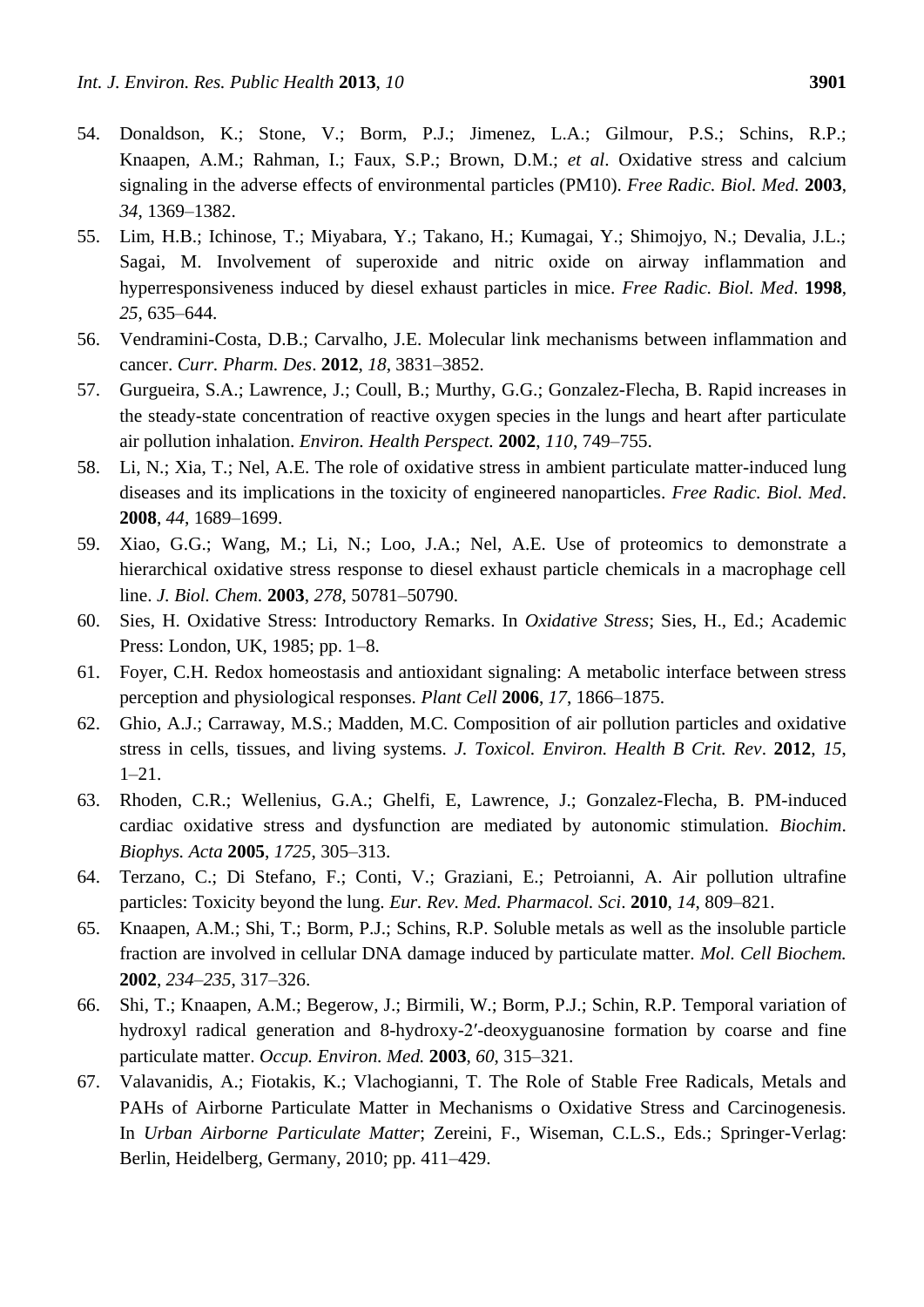- 68. Shi, T.; Duffin, R.; Borm, P.J.; Li, H.; Weishaupt, C.; Schins, R.P. Hydroxyl-radical-dependent DNA damage by ambient particulate matter from contrasting sampling locations. *Environ. Res.* **2006**, *1*, 18–24.
- 69. Donaldson, K.; Brown, D.M.; Mitchell, C.; Dineva, M.; Beswick, P.H.; Gilmour, P.; MacNee, W. Free radical activity of PM10: Iron-mediated generation of hydroxyl radicals. *Environ. Health Perspect*. **1997**, *105*, 1285–1289.
- 70. Dellinger, B.; Pryor, W.A.; Cueto, R.; Squadrito, G.L.; Hedge, V.; Deutsch, W.A. Role of free radicals in the toxicity of airborne particulate matter. *Chem. Res. Toxicol*. **2001**, *14*, 1371–1377.
- 71. Penning, T.M.; Burczynski, M.E.; Hung, C.F.; McCoull, K.D.; Palackal, N.T.; Tsuruda, L.S. Dihydrodiol dehydrogenases and polycyclic aromatic hydrocarbon activation: Generation of reactive and redox active *o*-quinones. *Chem. Res. Toxicol.* **1999**, *12*, 1–18.
- 72. Park, J.H.; Troxel, A.B.; Harvey, R.G.; Penning, T.M. [Polycyclic aromatic hydrocarbon \(PAH\)](http://www.ncbi.nlm.nih.gov/pubmed/16696575)  *o*-quinones [produced by the aldo-keto-reductases \(AKRs\) generate abasic sites, oxidized](http://www.ncbi.nlm.nih.gov/pubmed/16696575)  [pyrimidines, and 8-oxo-dGuo via reactive oxygen species.](http://www.ncbi.nlm.nih.gov/pubmed/16696575) *Chem. Res. Toxicol*. **2006**, *19*, 719–728.
- 73. Valavanidis, A.; Fiotakis, K.; Bakeas, E.; Vlahogianni, T. [Electron paramagnetic resonance study](http://www.ncbi.nlm.nih.gov/pubmed/15829110)  [of the generation of reactive oxygen species catalysed by transition metals and](http://www.ncbi.nlm.nih.gov/pubmed/15829110) quinoid redox [cycling by inhalable ambient](http://www.ncbi.nlm.nih.gov/pubmed/15829110) particulate matter. *Redox Rep.* **2005**, *10*, 37–51.
- 74. Rubin, H. Synergistic mechanisms in carcinogenesis by polycyclic aromatic hydrocarbons and by tobacco smoke: A bio-historical perspective with updates. *Carcinogenesis* **2001**, *22*, 1903– 1930.
- 75. Yoshie, Y.; Ohshima, H. Synergistic [induction of DNA strand breakage by cigarette tar and nitric](http://www.ncbi.nlm.nih.gov/pubmed/9230280)  [oxide.](http://www.ncbi.nlm.nih.gov/pubmed/9230280) *Carcinogenesis* **1997**, *18*, 1359–1363.
- 76. Zhou, Y.M.; Zhong, C.Y.; Kennedy, I.M.; Leppert, V.J.; Pinkerton, K.E. [Oxidative stress and](http://www.ncbi.nlm.nih.gov/pubmed/12878045)  [NFkappaB activation in the lungs of rats: A](http://www.ncbi.nlm.nih.gov/pubmed/12878045) synergistic interaction between soot and iron [particles.](http://www.ncbi.nlm.nih.gov/pubmed/12878045) *Toxicol. Appl. Pharmacol.* **2003**, *190*, 157–169.
- 77. Stone, V.; Wilson, M.R.; Lightbody, J.; Donaldson, K. [Investigating the potential for interaction](http://www.ncbi.nlm.nih.gov/pubmed/21432393)  [between the components of PM\(10\).](http://www.ncbi.nlm.nih.gov/pubmed/21432393) *Environ. Health Prev. Med*. **2003**, *7*, 246–253.
- 78. Valavanidis, A.; Loridas, S.; Vlahogianni, T.; Fiotakis, K. Influence of ozone [on traffic-related](http://www.ncbi.nlm.nih.gov/pubmed/18602214) particulate matter [on the generation of hydroxyl radicals through a heterogeneous](http://www.ncbi.nlm.nih.gov/pubmed/18602214) synergistic [effect.](http://www.ncbi.nlm.nih.gov/pubmed/18602214) *J. Hazard Mater*. **2009**, *162*, 886–892.
- 79. Bouthillier, L.; Vincent, R.; Goegan, P.; Adamson, I.Y.; Bjarnason, S.; Stewart, M.; Guénette, J.; Potvin, M.; Kumarathasan, P. Acute effects [of inhaled urban particles and](http://www.ncbi.nlm.nih.gov/pubmed/9846977) ozone: Lung [morphology, macrophage activity, and plasma endothelin-1.](http://www.ncbi.nlm.nih.gov/pubmed/9846977) *Am. J. Pathol.* **1998**, *153*, 1873–1884.
- 80. Valavanidis, A.; Vlachogianni, T.; Fiotakis, K. Tobacco [smoke: Involvement of reactive oxygen](http://www.ncbi.nlm.nih.gov/pubmed/19440393)  [species and stable free radicals in mechanisms of oxidative damage, carcinogenesis and](http://www.ncbi.nlm.nih.gov/pubmed/19440393) synergistic effects [with other respirable particles.](http://www.ncbi.nlm.nih.gov/pubmed/19440393) *Int. J. Environ. Res. Public Health* **2009**, *6*, 445–462.
- 81. Morimoto, Y.; Kido, M.; Tanaka, I.; Fujino, A.; Higashi, T.; Yokosaki, Y. [Synergistic](http://www.ncbi.nlm.nih.gov/pubmed/8217857) effects of mineral fibres and cigarette smoke [on the production of tumour necrosis factor by alveolar](http://www.ncbi.nlm.nih.gov/pubmed/8217857)  [macrophages of rats.](http://www.ncbi.nlm.nih.gov/pubmed/8217857) *Br. J. Ind. Med.* **1993**, *50*, 955–960.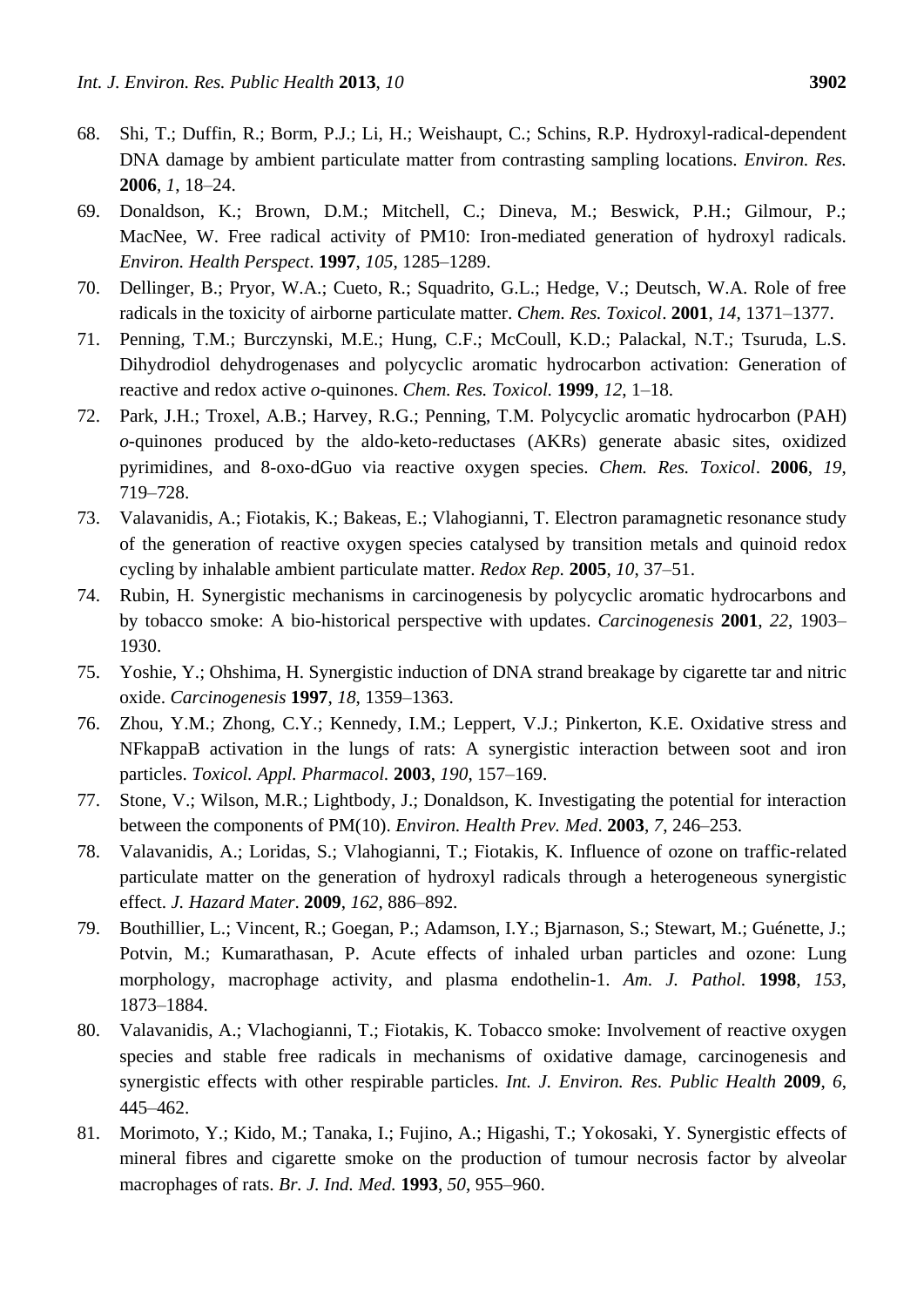- 82. Danielsent, P.H.; Mollert, P.; Jensen, K.A.; Sharma, A.K.; Wallin, H.; Bossi, R.; Autrup, H.; Mølhave, L.; Ravanat, J.L.; Briedé, J.J.; *et al*. Oxidative stress, DNA damage, and inflammation by ambient air and wood smoke particulate matter in human A549 and THP-1 cell lines. *Chem. Res. Toxicol*. **2011**, *24*, 168–184.
- 83. DosReis, G.A.; Borges, V.M. Role of Fas-ligand induced apoptosis in pulmonary inflammation and injury. *Curr. Drug Targets Inflamm. Allergy* **2003**, *2*, 161–167.
- 84. Xia, T.; Kovochich, M.; Nel, A.E. Impairment of mitochondrial function by particulate matter (PM) and their toxic components: implications for PM-induced cardiovascular and lung diseases. *Front Biosci.* **2007**, *12*, 1238–1246.
- 85. Martin, L.D.; Krunkosky, T.M.; Dye, J.A.; Fischer, B.M.; Jiang, N.F.; Rochelle, L.G.; Akley, N.J.; Dreher, K.L.; Adler, K.B. [The role of reactive oxygen and nitrogen species in the](http://www.ncbi.nlm.nih.gov/pubmed/9400742)  [response of airway epithelium to particulates.](http://www.ncbi.nlm.nih.gov/pubmed/9400742) *Environ. Health Perspect*. **1997**, *105*, 1301–1307.
- 86. Rosanna, D.P.; Salvatore, C. Reactive oxygen species, inflammation, and lung disease. *Curr. Pharm. Des*. **2012**, *18*, 3889–3900.
- 87. Knaapen, A.M.; Gungor, N.; Schins, R.P.; Borm, P.J.; van Schooten, F.J. Neutrophils and respiratory tract DNA damage and mutagenesis: A review. *Mutagenesis* **2006**, *21*, 225–236.
- 88. Taniyama, Y.; Griendling, K.K. Reactive oxygen species in the vasculature: Molecular and cellular mechanisms. *Hypertension* **2003**, *42*, 1075–1081.
- 89. Storr, S.J.; Woolston, C.M.; Zhang, Y.; Martin, S.G. Redox environment, free radicals, and oxidative DNA damage. *Antioxid. Redox Signal*. **2013**, *18*, 2399–2408.
- 90. Valavanidis, A.; Vlachogianni, T.; Fiotakis, C. 8-Hydroxy-2′-deoxyguanosine (8-OHdG): A critical biomarker of oxidative stress and carcinogenesis. *J. Environ. Sci. Health C-Envir.* **2009**, *27*, 1–20.
- 91. Van Berlo, D.; Hullmann, M.; Schins, R.P.F. Toxicology of Ambient Particulate Matter. In *Experientia Supplementum Molecular*, *Clinical and Environmental Toxicology*; Luch, A., Ed.; Springer Basel AG: Heidelberg, Germany, 2012; Volume 3, pp. 165–218.
- 92. Jena, N.R. DNA damage by reactive species: Mechanisms, mutation and repair. *J. Biosci*. **2012**, *37*, 503–517.
- 93. Beckman, K.B.; Ames, B.N. Oxidative decay of DNA. *J. Biol. Chem.* **1997**, *272*, 217–225.
- 94. Dizdaroglu, M. Oxidatively induced DNA damage: Mechanisms, repair and disease. *Cancer Lett.* **2012**, *327*, 26–47.
- 95. Dizdaroglu, M.; Jaruga, P. Mechanisms of free radical-induced damage to DNA. *[Free Radic.](http://www.ncbi.nlm.nih.gov/pubmed/22276778)  [Res](http://www.ncbi.nlm.nih.gov/pubmed/22276778)*. **2012**, *46*, 382–419.
- 96. Park, C.B.; Larsson, N.G. Mitochondrial DNA mutations in disease and aging. *J. Cell Biol*. **2011**, *193*, 809–818.
- 97. Beckman, K.B.; Ames, B.N. Endogenous oxidative damage of mtDNA. *Mutat. Res.* **1999**, *424*, 51–58.
- 98. Klaunig, J.E.; Kamendulis, L.M. The role of oxidative [stress in carcinogenesis.](http://www.ncbi.nlm.nih.gov/pubmed/14744246) Review. *Annu. Rev. Pharmacol. Toxicol*. **2004**, *44*, 239–267.
- 99. Berneburg, M.; Kamenisch, Y.; Krutmann, J. Repair of [mitochondrial DNA](http://www.ncbi.nlm.nih.gov/pubmed/16465305) in aging and [carcinogenesis.](http://www.ncbi.nlm.nih.gov/pubmed/16465305) *Photochem. Photobiol. Sci*. **2006**, *5*, 190–198.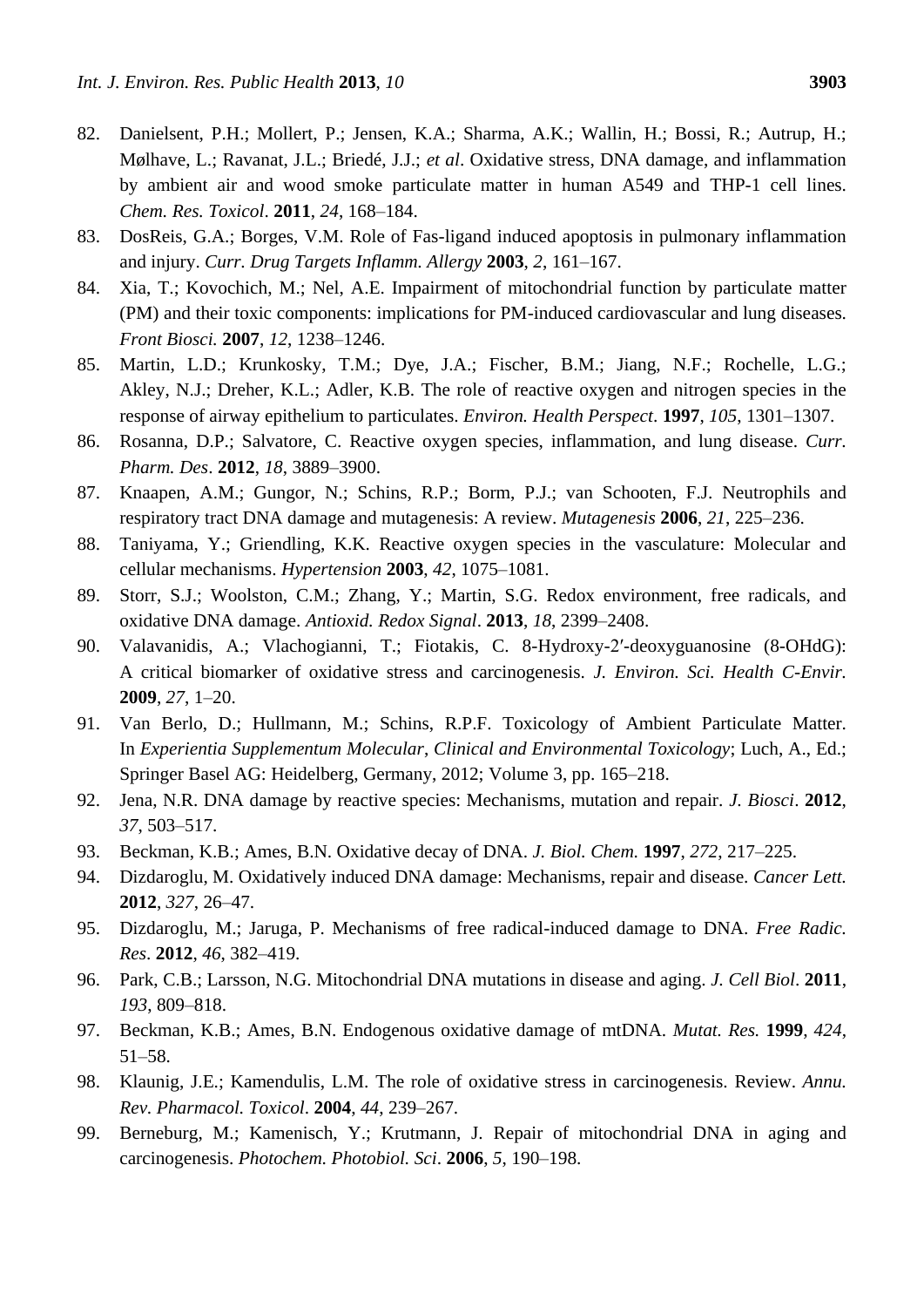- 100. [Ralph, S.J.](http://www.ncbi.nlm.nih.gov/pubmed?term=Ralph%20SJ%5BAuthor%5D&cauthor=true&cauthor_uid=20206201); [Rodríguez-Enríquez, S.](http://www.ncbi.nlm.nih.gov/pubmed?term=Rodr%C3%ADguez-Enr%C3%ADquez%20S%5BAuthor%5D&cauthor=true&cauthor_uid=20206201); [Neuzil, J.](http://www.ncbi.nlm.nih.gov/pubmed?term=Neuzil%20J%5BAuthor%5D&cauthor=true&cauthor_uid=20206201); [Saavedra, E.](http://www.ncbi.nlm.nih.gov/pubmed?term=Saavedra%20E%5BAuthor%5D&cauthor=true&cauthor_uid=20206201); [Moreno-Sánchez, R.](http://www.ncbi.nlm.nih.gov/pubmed?term=Moreno-S%C3%A1nchez%20R%5BAuthor%5D&cauthor=true&cauthor_uid=20206201) The causes of cancer revisited: "Mitochondrial malignancy" and ROS-induced oncogenic transformation— Why mitochondria are targets for cancer therapy*. [Mol. Aspects Med.](http://www.ncbi.nlm.nih.gov/pubmed/20206201)* **2010**, *31*, 145–170.
- 101. [Møller, P.](http://www.ncbi.nlm.nih.gov/pubmed?term=M%C3%B8ller%20P%5BAuthor%5D&cauthor=true&cauthor_uid=19886744); [Jacobsen, N.R.](http://www.ncbi.nlm.nih.gov/pubmed?term=Jacobsen%20NR%5BAuthor%5D&cauthor=true&cauthor_uid=19886744); [Folkmann, J.K.](http://www.ncbi.nlm.nih.gov/pubmed?term=Folkmann%20JK%5BAuthor%5D&cauthor=true&cauthor_uid=19886744); [Danielsen, P.H.](http://www.ncbi.nlm.nih.gov/pubmed?term=Danielsen%20PH%5BAuthor%5D&cauthor=true&cauthor_uid=19886744); [Mikkelsen, L.](http://www.ncbi.nlm.nih.gov/pubmed?term=Mikkelsen%20L%5BAuthor%5D&cauthor=true&cauthor_uid=19886744); [Hemmingsen, J.G.](http://www.ncbi.nlm.nih.gov/pubmed?term=Hemmingsen%20JG%5BAuthor%5D&cauthor=true&cauthor_uid=19886744); [Vesterdal, L.K.](http://www.ncbi.nlm.nih.gov/pubmed?term=Vesterdal%20LK%5BAuthor%5D&cauthor=true&cauthor_uid=19886744); [Forchhammer, L.](http://www.ncbi.nlm.nih.gov/pubmed?term=Forchhammer%20L%5BAuthor%5D&cauthor=true&cauthor_uid=19886744); [Wallin, H.](http://www.ncbi.nlm.nih.gov/pubmed?term=Wallin%20H%5BAuthor%5D&cauthor=true&cauthor_uid=19886744); [Loft, S.](http://www.ncbi.nlm.nih.gov/pubmed?term=Loft%20S%5BAuthor%5D&cauthor=true&cauthor_uid=19886744) Role of oxidative damage in toxicity of particulates. *[Free Radic. Res](http://www.ncbi.nlm.nih.gov/pubmed/19886744)*. **2010**, *44*, 1–46.
- 102. Mates, J.M.; Segura, J.A.; Alonso, F.J.; Marquez, J. Intercellular redox status and oxidative stress: Implications for cell proliferation, apoptosis, and carcinogenesis. *Arch. Toxicol.* **2008**, *82*, 273–299.
- 103. Paz-Elizur, T.; Sevilya, Z.; Leitner-Dagan, Y.; Elinger, D.; Roisman, L.C.; Livneh, Z. DNA repair of oxidative DNA damage in human carcinogenesis: Potential application for cancer risk assessment and prevention. *Cancer Lett*. **2008**, *266*, 60–72.
- 104. Soriani, M.; Luscher, P.; Tyrrell, R.M. Direct and indirect modulation of ornithine decarboxylase and cyclooxygenase by UVB radiation in human skin cells. *Carcinogenesis* **1999**, *20*, 727–732.
- 105. Zhao, Y.; Xue, Y.; Oberley, T.D.; Kiningham, K.K.; Lin, S.M.; Yen, H.C.; Majima, H.; Hines, J.; St Clair, D. Overexpression of manganese superoxide dismutase supresses tumor formation by modulation of activator protein-1 signaling in the multistage skin carcinogenesis model. *Cancer Res.* **2001**, *61*, 6082–6088.
- 106. Briede, J.J.; van Delft, J.M.; de Kok, T.M.; van Herwijnen, M.H.; Maas, L.M.; Gottschalk, R.W.; Kleinjans, J.C. Global gene expression analysis reveals differences in cellular response to hydroxyl- and superoxide anion radical-induced oxidative stress in caco-2 cells. *Toxicol. Sci.*  **2010**, *114*, 193–203.
- 107. Shi, H.; Shi, X.; Liu, K.J. Oxidative mechanism of arsenic toxicity and carcinogenesis. *Mol. Cell Biochem.* **2004**, *255*, 62–78.
- 108. Salnikow, K.; Zhitkovich, A. Genetic and epigenetic mechanisms in metal carcinogenesis and cocarcinogenesis: Nickel, arsenic, and chromium. *Chem. Res. Toxicol.* **2008**, *21*, 28–44.
- 109. Liu, K.J.; Qu, W.; Kadiiska, M.B. Role of oxidative stress in cadmium toxicity and carcinogenesis. *Toxicol. Appl. Pharmacol.* **2009**, *238*, 209–214.
- 110. Toyokuni, S. Role of iron in carcinogenesis: Cancer as a ferrotoxic disease. *Cancer Sci.* **2008**, *100*, 9–16.
- 111. Dizdaroglu, M. Mechanisms of Free Radical Damage to DNA. In *DNA and Free Radicals: Techniques*, *Mechanisms and Applications*; Aruoma, O.I., Halliwell, B., Eds.; OICA International: Caribbean, St Lucia City, 1998; pp. 3–26.
- 112. Kawanishi, S.; Hiraku, Y.; Oikawa, S. Mechanism of guanine-specific DNA damage by oxidative stress and its role in carcinogenesis and aging. *Mutat. Res. Rev. Mutat. Res*. **2001**, *488*, 65–76.
- 113. [Delaney, S.](http://www.ncbi.nlm.nih.gov/pubmed?term=Delaney%20S%5BAuthor%5D&cauthor=true&cauthor_uid=22239655); [Jarem, D.A.](http://www.ncbi.nlm.nih.gov/pubmed?term=Jarem%20DA%5BAuthor%5D&cauthor=true&cauthor_uid=22239655); [Volle, C.B.](http://www.ncbi.nlm.nih.gov/pubmed?term=Volle%20CB%5BAuthor%5D&cauthor=true&cauthor_uid=22239655); [Yennie, C.J.](http://www.ncbi.nlm.nih.gov/pubmed?term=Yennie%20CJ%5BAuthor%5D&cauthor=true&cauthor_uid=22239655) Chemical and biological consequences of oxidatively damaged guanine in DNA. *[Free Radic.](http://www.ncbi.nlm.nih.gov/pubmed/22239655)* Res. **2012**, *46*, 420–441.
- 114. Jackson, J.H. Potential molecular mechanisms of oxidant-induced carcinogenesis. *Environ. Health Perspect*. **1994**, *102*, 155–158.
- 115. Malins, D.; Polissar, N.L.; Gunselman, S.J. Progression of human breast cancers to the metastatic state is linked to hydroxyl radical-induced DNA damage. *Proc. Natl. Acad. Sci. USA* **1996**, *93*, 2557–2563.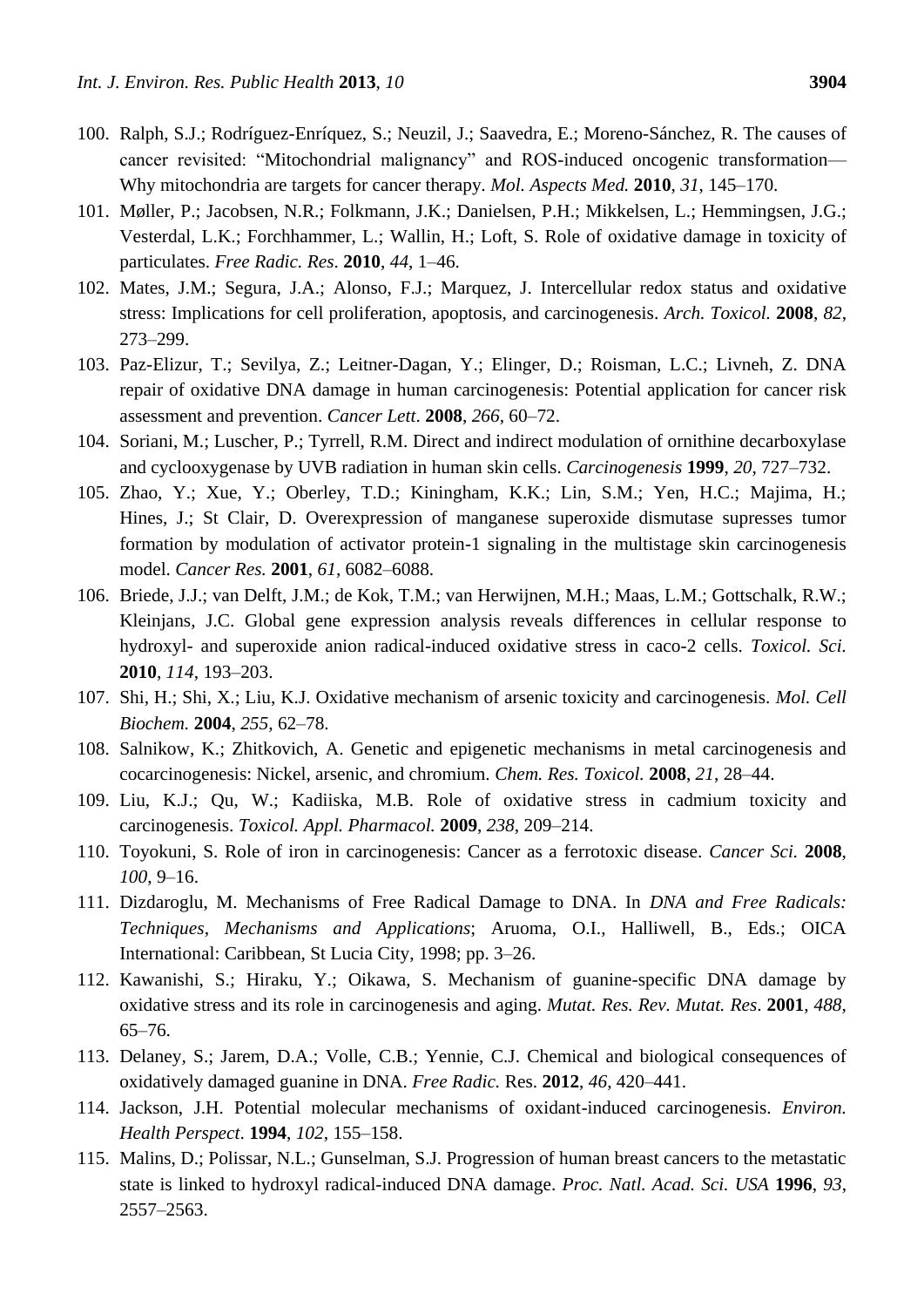- 116. Willett, W.C.; Stampeer, M.J.; Colditz, E.A.; Rosner, C.H.; Hennekens, C.H.; Speizer, F.E. Dietary fat and the risk of breast cancer*. New Engl. J. Med.* **1987**, *316*, 22–28.
- 117. Willett, W.C. The search for the causes of breast and colon cancer. *Nature* **1989**, *338*, 389–394.
- 118. Willett, W.C. Diet and cancer. *Oncologist* **2000**, *5*, 393–404.
- 119. Carracedo, A.; Cantley, L.C.; Pandolfi, P.P. Cancer metabolism: Fatty acid oxidation in the limelight. *Nat. Rev. Cancer* **2013**, *13*, 227–232.
- 120. Ishii, H.; Fukumor, N.; Horie, S.; Suga, T. Effects of fat content in the diet on hepatic peroxisomes of the rat. *Biochim. Biophys. Acta* **1980**, *617*, 1–11.
- 121. Esterbauer, H.; Ecki, P.; Ortner, A. Possible mutagens derived from lipid precursors. *Mutat. Res.*  **1990**, *238*, 223–233.
- 122. Clayson, D.B.; Mehta, R.; Iverson, F. Oxidative DNA damage-the effect of certain genotoxic and operationally non-genotoxic carcinogens. *Mutat. Res.* **1994**, *317*, 25–42.
- 123. Wang, M.Y.; Liehr, J.G. Lipid hydroperoxide-induced endogenous DNA adducts in hamsters: Possible mechanim of lipid hydroperoxide-mediated carcinogenesis. *Arch. Biochem. Biophys.*  **1995**, *316*, 38–46.
- 124. Bartsch, H.; Nair, J.; Owen, R.W. Exocyclic DNA adducts as oxidative stress markers in colon carcinogenesis: Potential role of lipid peroxidation, dietary fat and antioxidants. *Biol. Chem.* **2002**, *383*, 915–921.
- 125. Marnett, L.J. Lipid peroxidation-DNA damage by malondialdehyde. *Mutat. Res.* **1999**, *424*, 83–95.
- 126. Shamberger, R.J.; Andreone, T.L.; Willis, C.E. Antioxidants and cancer: IV. Initiating activity of malondialdehyde as a carcinogen. *J. Natl. Cancer Inst.* **1974**, *53*, 1771–1773.
- 127. Basu, A.K.; Marnett, L.J. Unequivocal demonstration that malondialdehyde is a mutagen. *Carcinogenesis* **1983**, *4*, 331–333.
- 128. Marnett, L.J.; Hurd, M.C.; Hollstein, D.E.; Levin, H.; Esterbauer, H.; Ames, B.N. Naturally occurring carbonyl compounds are mutagens in *Salmonella* tester strain TA104. *Mutat. Res.* **1985**, *148*, 25–34.
- 129. Nair, V.; Turner, G.A.; Offerman, R.J. Novel adducts from modification of nuclei acid bases by malondialdehyde. *J. Am. Chem. Soc.* **1984**, *106*, 3370–3371.
- 130. Fink, S.P.; Reddy, G.R.; Marnett, L.J. Mutagenicity in *Escherichia coli* of the major DNA adduct derived from the endogenous mutagen malondialdehyde. *Proc. Natl. Acad. Sci. USA* **1997**, *94*, 8652–8657.
- 131. Nair, U.; Bartsch, H.; Nair, J. Lipid peroxidation-induced DNA damage in cancer-prone inflammation diseases: A review of published adduct types and levels in humans. *Free Radic. Biol. Med.* **2007**, *43*, 1109–1120.
- 132. Blackburn, E.H. Structure and function of telomeres. *Nature* **1991**, *350*, 569–573.
- 133. Blackburn, E.H. Telomere states and cell fates. *Nature* **2000**, *408*, 53–56.
- 134. Blackburn, E.H. Switching and signaling at the telomere. *Cell* **2001**, *106*, 661–673.
- 135. Oikawa, S.; Kawanishi, S. Site-specific DNA damage at GGG sequence by oxidative stress may accelerate telomere shortening. *FEBS Lett.* **1999**, *453*, 365–368.
- 136. Houben, J.M.J.; Moonen, H.J.J.; van Schooten, F.J.; Hageman, G.J. Telomere length assessment: Biomarker of chronic oxidative stress? *Free Radic. Biol. Med.* **2008**, *44*, 235–246.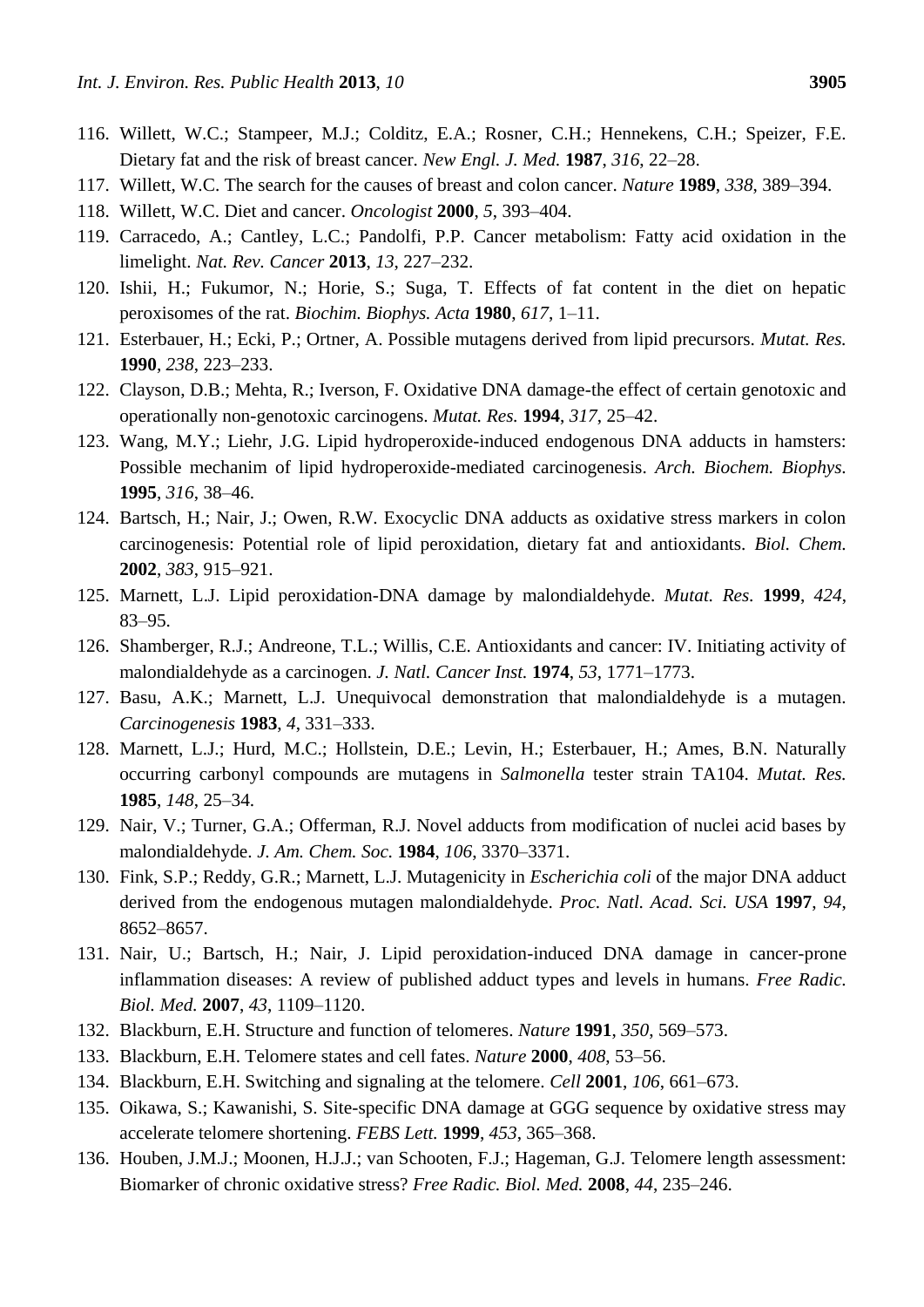- 137. Von Zglinicki, T.; Martin-Ruiz, C.M.; Saretzki, G. Telomeres, cell senescence and human ageing. *Signal Transduct.* **2005**, *3*, 103–114.
- 138. Von Zglinicki, T.; Martin-Ruiz, C.M. Telomeres as biomarkers for ageing and age-related diseases. *Curr. Mol. Med.* **2005**, *5*, 197–203.
- 139. Smogorzewska, A.; de Lange, T. Different telomere damage signaling pathways in human and mouse cells. *EMBO J.* **2002**, *21*, 4338–4348.
- 140. De Lange, T. Telomere-related genome instability in cancer. *Cold Spring Harb. Symp. Quant. Biol.* **2005**, *70*,197–204.
- 141. [Prescott, J.](http://www.ncbi.nlm.nih.gov/pubmed?term=Prescott%20J%5BAuthor%5D&cauthor=true&cauthor_uid=21756922); [Wentzensen, I.M.](http://www.ncbi.nlm.nih.gov/pubmed?term=Wentzensen%20IM%5BAuthor%5D&cauthor=true&cauthor_uid=21756922); [Savage, S.A.](http://www.ncbi.nlm.nih.gov/pubmed?term=Savage%20SA%5BAuthor%5D&cauthor=true&cauthor_uid=21756922); [de Vivo,](http://www.ncbi.nlm.nih.gov/pubmed?term=De%20Vivo%20I%5BAuthor%5D&cauthor=true&cauthor_uid=21756922) I. Epidemiologic evidence for a role of telomere dysfunction in cancer etiology. *Mutat. Res.* **2012**, *730*, 75–84.
- 142. Cheng, A.L.; Deng, W. Telomere dysfunction, genome instability and cancer. *Front. Biosci.*  **2008**, *13*, 2075–2090.
- 143. Blasco, M.A.; Hahn, W.C. Evolving views of telomerase and cancer. *Trends Cell Biol.* **2003**, *13*, 289–294.
- 144. Hou, L.; Wang, S.; Dou, C.; Zhang, X.; Yu, Y.; Zheng, Y.; Avula, U.; Hoxha, M.; Díaz, A.; McCracken, J.; *et al*. Air pollution exposure and telomere [length in highly exposed subjects in](http://www.ncbi.nlm.nih.gov/pubmed/22871507)  [Beijing, China: A repeated-measure study.](http://www.ncbi.nlm.nih.gov/pubmed/22871507) *Environ. Int*. **2012**, *48*, 71–77.
- 145. Grahame, T.J.; Schlesinger, R.B. [Oxidative stress-induced telomeric erosion as a mechanism](http://www.ncbi.nlm.nih.gov/pubmed/22713210)  underlying airborne [particulate matter-related cardiovascular disease.](http://www.ncbi.nlm.nih.gov/pubmed/22713210) *Part. Fibre Toxicol*. **2012**, *9*, 21–28.
- 146. Grahame, T.J.; Schlesinger, R.B. Telomere [susceptibility to cigarette smoke-induced](http://www.ncbi.nlm.nih.gov/pubmed/20381605) oxidative [damage and chromosomal instability of mouse embryos](http://www.ncbi.nlm.nih.gov/pubmed/20381605) *in vitro*. *Free Radic. Biol. Med*. **2010**, *48*, 1663–1676.
- 147. Berin, G.; Averbeck, D. Cadmium: Cellular effects, modifications of biomolecules, modulation of DNA repair and genotoxic consequences (a review). *Biochimie* **2006**, *88*, 1549–1559.
- 148. Klaunig, J.E.; Kamendulis, L.M.; Hocevar, B.A. Oxidative stress and oxidative damage in carcinogenesis. *Toxicol. Pathol*. **2010**, *38*, 96–109.
- 149. [Holloway, J.W.](http://www.ncbi.nlm.nih.gov/pubmed?term=Holloway%20JW%5BAuthor%5D&cauthor=true&cauthor_uid=22404320); [Savarimuthu,](http://www.ncbi.nlm.nih.gov/pubmed?term=Savarimuthu%20Francis%20S%5BAuthor%5D&cauthor=true&cauthor_uid=22404320) F.S.; [Fong, K.M.](http://www.ncbi.nlm.nih.gov/pubmed?term=Fong%20KM%5BAuthor%5D&cauthor=true&cauthor_uid=22404320); [Yang, I.A.](http://www.ncbi.nlm.nih.gov/pubmed?term=Yang%20IA%5BAuthor%5D&cauthor=true&cauthor_uid=22404320) Genomics and the respiratory effects of air pollution exposure. *[Respirology](http://www.ncbi.nlm.nih.gov/pubmed/22404320)* **2012**, *17*, 590–600.
- 150. Anisimov, V.N. The relationship between aging and carcinogenesis: A critical appraisal. *Crit. Rev. Oncol. Hematol.* **2003**, *45*, 277–304.
- 151. Martien, S.; Abbadie, C. Acquisition of oxidative DNA damage during senescence: The first step toward carcinogenesis. *Ann. N. Y. Acad. Sci.* **2007**, *1119*, 51–63.
- 152. Pacheco, K.A. Epigenetics mediate environment: Gene effects on occupational sensitization. *[Curr. Opin. Allergy Clin. Immunol](http://www.ncbi.nlm.nih.gov/pubmed/22306555)*. **2012**, *12*, 111–118.
- 153. Darnell, J.E. Transcription factors targets for cancer therapy. *Nat. Rev. Cancer* **2002**, *2*, 740–749.
- 154. Kensler, T.W.; Wakabayashi, N.; Biswal, S. Cell survival responses to environmental stresses via the keap1-Nrf2-ARE pathway. *Ann. Rev. Pharmacol. Toxicol*. **2007**, *47*, 89–116.
- 155. DeNicola, G.M.; Karreth, F.A.; Humpton, I.J.; Gopinathan, A.; Wei, C.; Frese, K.; Mangal, D.; Yu, K.H.; Yeo, C.J.; Calhoun, E.S.; *et al.* Oncogene-induced Nrf2 transcription promotes ROS detoxification and tumorigenesis. *Nature* **2011**, *475*, 106–109.
- 156. Lau, A.; Villeneuve, N.F.; Sun, Z.; Wong, P.K.; Zhang, D.D. Dual roles of Nef2 in cancer. *Pharmacol. Res.* **2008**, *58*, 262–270.